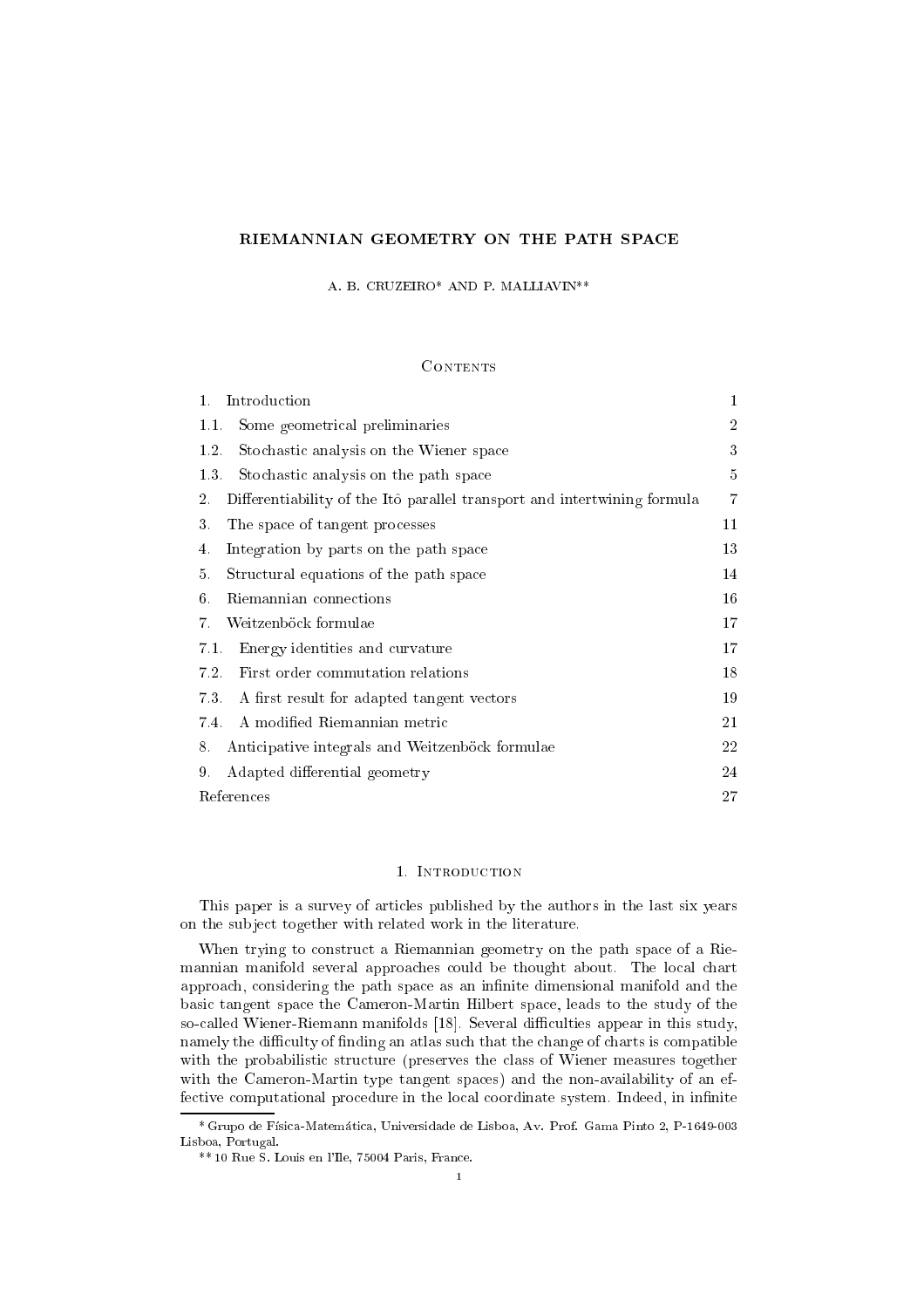dimensions, the summation operators of differential geometry become very often divergent series.

Another approach to construct a geometry could be the use of a frame bundle. The corresponding object to the bundle of orthonormal frames would be the group of unitary transformations of a Hilbert spa
e. Without further restri
tions, this group seems too large to be considered in an efficient way.

But the path spa
e is more than a spa
e endowed with a probability: time and the corresponding Itô filtration provide a much richer structure. In particular, the parallel transport over Brownian paths an be naturally dened by a limiting procedure from ODEs to SDEs. The stochastic parallel transport defines a canonical moving frame on the path spa
e: the point of view we have adopted is the one of repla
ing systemati
ally the ma
hinery of lo
al harts by the method of moving frames (as in Cartan theory  $[3]$ ). In this way it is possible to transfer geometrical quantities of the path space to the classical Wiener space and use Itô calculus to renormalize the apriori divergent expressions. An effective computational procedure is then a
hieved, where Sto
hasti Analysis and Geometry intera
t, not only on a technical level, but in a deeper way: Stochastic Analysis makes it possible to define geometri
al quantities, Geometry implies new results in Sto
hasti Analysis.

1.1. Some geometrical preliminaries. Let  $M$  be a Riemannian manifold of dimension d, that we shall always assume to be compact.  $O(M)$  denotes the bundle of orthonormal frames over  $M$ , namely

 $\sim$   $\sim$   $\sim$   $\sim$   $\sim$  $\{(m,r): r: \mathbb{R}^d \to T_m(M) \text{ is a Euclidean isometry}, m \in M\}$ 

and  $\pi: O(M) \to M$ ,  $\pi(r) = m$  the canonical projection.

A smooth section of  $O(M)$ , namely a smooth map  $\sigma : M \to O(M)$  such that  $\pi \circ \sigma = \text{Id}$  is called a *Riemannian parallelism*. In Cartan's theory of moving frame Geometry, an *orthonormal moving frame* is the data of  $d$  unitary vector fields  $B_k$ on Mercedon by - on the specific forms where the continues of the specific  $\mu$ Then the structural equations are defined as

$$
l\Theta_k = a_k^{i\ j} \Theta_i \wedge \Theta_j,
$$

where  $a_k$  are (uniquely defined) functions on  $M$ .

The brackets of the vector fields  $B_k$  are then expressed by

$$
[B_k, B_l] = -\sum a_i^{k l} B_i.
$$

The Christoel dierential form asso
iated to - is the so(d) 1-dierential form  $\Gamma$  such that, for all vector fields A and B on M we have

$$
\langle A \wedge B, d\Theta \rangle = \Gamma(B)\Theta(A) - \Gamma(A)\Theta(B).
$$

Such form exists and is unique. Writing  $\mathbf{r} = \mathbf{r}_{ij} \boldsymbol{\Theta}$ , and using the structural equations, we have  $a_k^j \equiv 1$   $i_i^j - 1$   $i_i$  and the coordinates of  $1$  are uniquely determined by

$$
\Gamma_{ij}^{k} = -\frac{1}{2} [a_k^{i}{}^{j} + a_j^{k}{}^{i} - a_i^{j}{}^{k}].
$$

Given a moving frame, the Levi-Civita covariant derivative of a vector field  $z$  is expressed in the moving frame by

$$
\Theta(\nabla_A z) = \mathcal{L}_A \Theta(z) + T(A) \Theta(z),
$$

where  $\mathcal L$  denotes the usual derivative.

It is possible to define on  $O(M)$  a structure of parallelized manifold.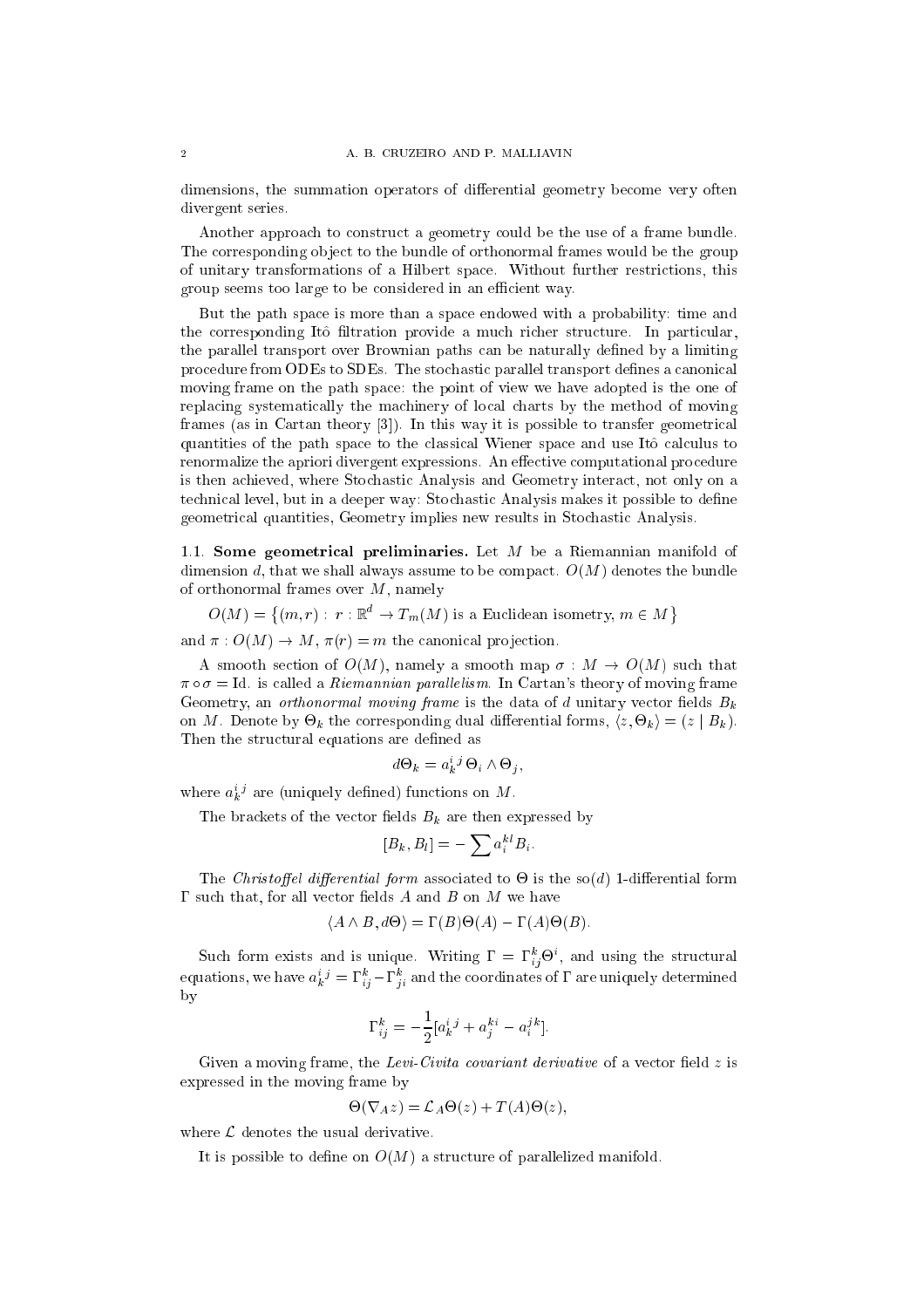Let  $\gamma_i$  denote the (unique) geodesic on M such that  $\gamma_i(0) = m$ ,  $\frac{d}{dt}$  $\Big|_{t=0} \gamma_i(t) =$  $r(e_i)$ , where  $e_i$ ,  $i = 1, \ldots, a$ , are the vectors of the canonical basis of  $\mathbb{R}$  , and let  $(\gamma_i(t), r_i(t))$  represent the parallel transport of r along  $\gamma_i$ , defined by the equation

$$
\frac{dr_i}{dt} = -\Gamma_{\dot{\gamma}_i} r_i, \quad r_i(0) = \text{Id}.
$$

Then

$$
A_i(r) = \left. \frac{d}{dt} \right|_{t=0} r_i(t)
$$

are the so-called horizontal vector fields on  $M$ .

 $\mathcal{L}$  , and denote by the form definition of  $\mathcal{L} = \{e_1, e_2, \ldots, e_n\}$ on  $O(M)$  with values in  $\mathbb{R}^d \times so(d)$ ,  $\Theta = (\theta, \omega)$ , where  $\omega(m, r) = r^{-1} dr$  is the Maurer-Cartan form of the orthogonal group  $O(d)$ .

The structure equations of the parallelism are given by

$$
\begin{cases}\nd\theta = \omega \wedge \theta, \\
d\omega = \omega \wedge \omega + \Omega(\theta \wedge \theta),\n\end{cases}
$$

$$
\Omega(A, B, X) = (\nabla_A \nabla_B - \nabla_B \nabla_A - \nabla_{[A, B]}) X.
$$

We define the Laplacian on  $O(M)$  by

$$
\Delta_{O(M)} = \frac{1}{2} \sum_{k=1}^{d} \mathcal{L}_{A_k}^2
$$

Then for every smooth function on  $M$  we have

$$
\Delta_{O(M)}(f \circ \pi) = (\Delta_M f) \circ \pi,
$$

where  $\Delta_M$  denotes the Laplace-Beltrami operator on M.

 $\sim$ 

An analogue construction can be performed with respect to any Riemannian connection with torsion. In this case the structure equations are

$$
\begin{cases}\nd\theta = \omega \wedge \theta + T(\theta \wedge \theta), \\
d\omega = \omega \wedge \omega + \Omega(\theta \wedge \theta).\n\end{cases}
$$

If the torsion satisfies the so-called "Driver condition", namely

$$
(T(A,B),C) = -(T(C,B),A),
$$

then the construction gives rise to the same Laplacian  $(10|$  pg. 347).

1.2. Stochastic analysis on the Wiener space. We shall denote by  $X$  the ciassical wiener space of continuous paths on  $\mathbb R$  ,

$$
X = \{x : [0,1] \to \mathbb{R}^d : x \text{ continuous}, x(0) = 0\}
$$

endowed with the Wiener measure  $\mu_0$  and the usual Itô filtration  $\mathcal{P}_t$  of the events before time t.

A fundamental equality in Stochastic Analysis, that is at the basis of the definition of Itô integral itself is the following energy identity

$$
E\left|\int_0^1 u_\tau \cdot dx(\tau)\right|^2 = E\int_0^1 |u_\tau|^2 d\tau
$$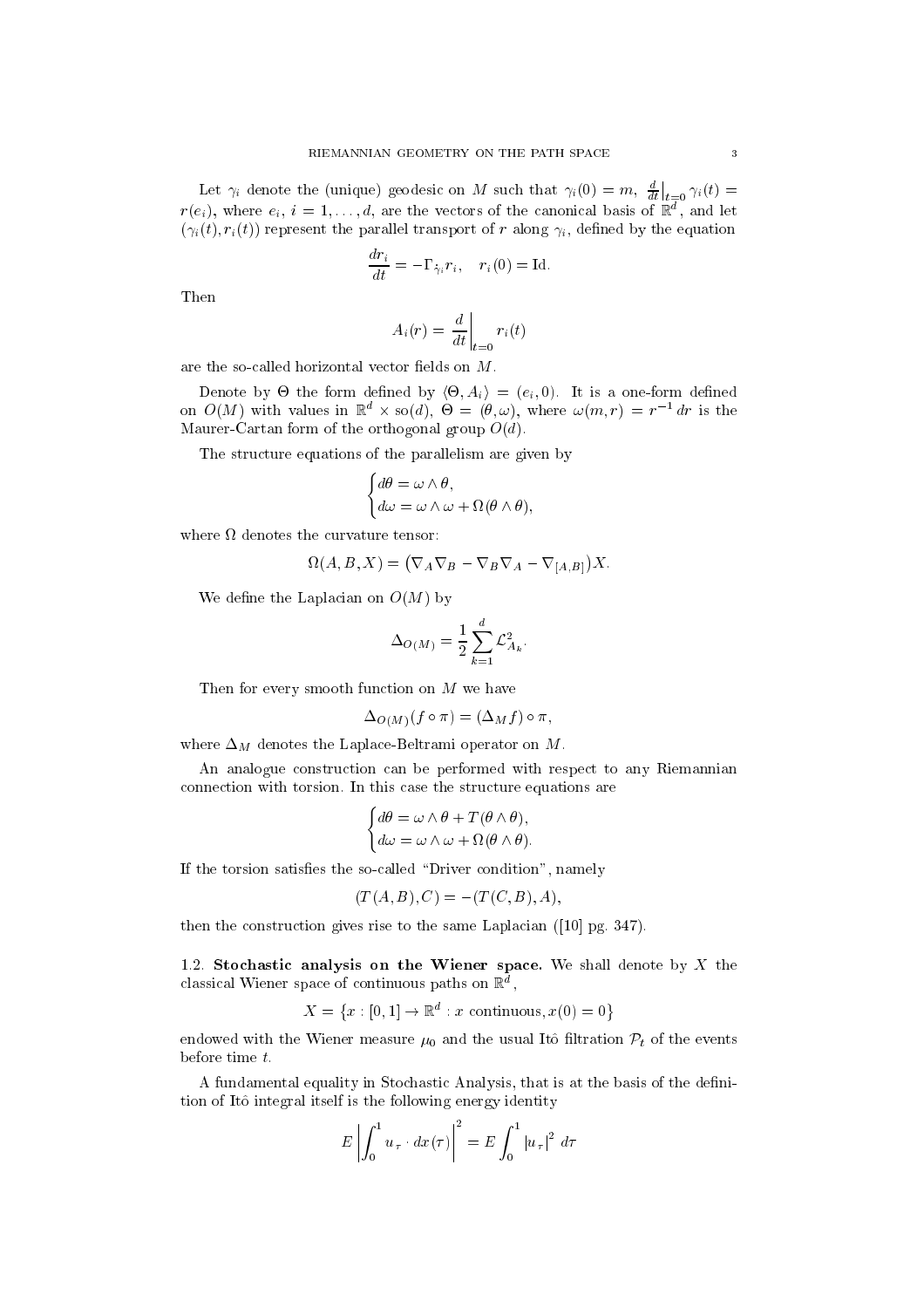for  $\mathcal{P}_t$ -adapted  $L^2$  functionals of the Wiener space, and where

$$
\int_0^1 u_\tau \cdot dx(\tau) = \int_0^1 u_\tau^\alpha dx_\alpha(\tau),
$$

using Einstein onvention for the sum of indi
es.

If  $F \in L^p(u)$  and z is such that  $\int_0^1$  $\int_0^1 |z_\tau|^2\;d\tau < +\infty$  (z belongs to the Cameron-Martin space  $H^1$ ), we define

$$
D_z F(x) = \lim_{\varepsilon \to 0} \frac{1}{\varepsilon} \big( F(x + \varepsilon z) - F(x) \big),
$$

the limit being taken in the  $\mu_0$ -a.e. sense. Cameron-Martin-Girsanov theorem implies that

$$
E_{\mu_0}(D_z F(x)) = E_{\mu_0}\left(F(x) \int_0^1 \dot{z} \, dx\right),\tag{1.1}
$$

that is, Itô integral can be regarded as the dual of a derivation operator on the Wiener spa
e.

For a cylindrical functional  $F(x) = f(x(\tau_1), \ldots, x(\tau_m))$ , f smooth, let

$$
D_{\tau}F(x) = \sum_{k=1}^{m} \mathbf{1}_{\tau < \tau_k} \partial_k f(x(\tau_1), \dots, x(\tau_m)).
$$

The operator D is a closed operator on the space  $W_{1,2}$ , the completion of cylindrical functionals with respect to the norm

$$
||F||_{1,2}^{2} = E_{\mu_{0}} |F|^{2} + E \int_{0}^{1} ||D_{\tau}F||^{2} d\tau,
$$

and we an write

$$
D_z F = \int_0^1 D_\tau F \cdot \dot{z}_\tau \, d\tau. \tag{1.2}
$$

Notice that, if we consider the basic "vector fields" in the Wiener space,  $e_{\tau,\alpha}(\sigma)$  =  $\mathbf{1}_{\tau < \sigma} \varepsilon_{\alpha}$ , then

$$
D_{\tau,\alpha}F = D_{e_{\tau,\alpha}}F.
$$

The dual of the derivative, for non adapted processes  $z$ , is well defined when

$$
E\int_0^1 |\dot{z}_\tau|^2 \, d\tau + E\int_0^1 \int_0^1 |D_\sigma \dot{z}(\tau)|^2 \, d\sigma \, d\tau < +\infty.
$$

It was discovered by Gaveau and Trauber [15] that the divergence coincides with the Skorohod integral [24], previously defined for non-adapted processes. Following the Nualart-Pardoux-Zakai theory of non-adapted stochastic calculus [22], this integral, that we still denote by the still denote by the still denote by the still denote by the still denote by the st  $\sim$  1  $<sub>0</sub>$  a as, can be defined as the limit of the sums</sub>

$$
\sum_{k} \mathcal{M}_{k}(u) \cdot (x(\tau_{k+1}) - x(\tau_{k})) - \sum_{k} \frac{1}{\tau_{k+1} - \tau_{k}} \int_{\tau_{k}}^{\tau_{k+1}} \int_{\tau_{k}}^{\tau_{k+1}} D_{\tau} u_{\sigma} d\tau d\sigma, \quad (1.3)
$$

where

$$
\mathcal{M}_k(u) = \frac{1}{\tau_{k+1} - \tau_k} \int_{\tau_k}^{\tau_{k+1}} u_{\sigma} d\sigma
$$

and is an extension of the Itô integral.

So we have, extending  $(1.1)$  to the anticipative case,

$$
E_{\mu_0}(D_z F(x)) = E_{\mu_0}\bigg(F(x)\int_0^1 \dot{z}\cdot dx\bigg).
$$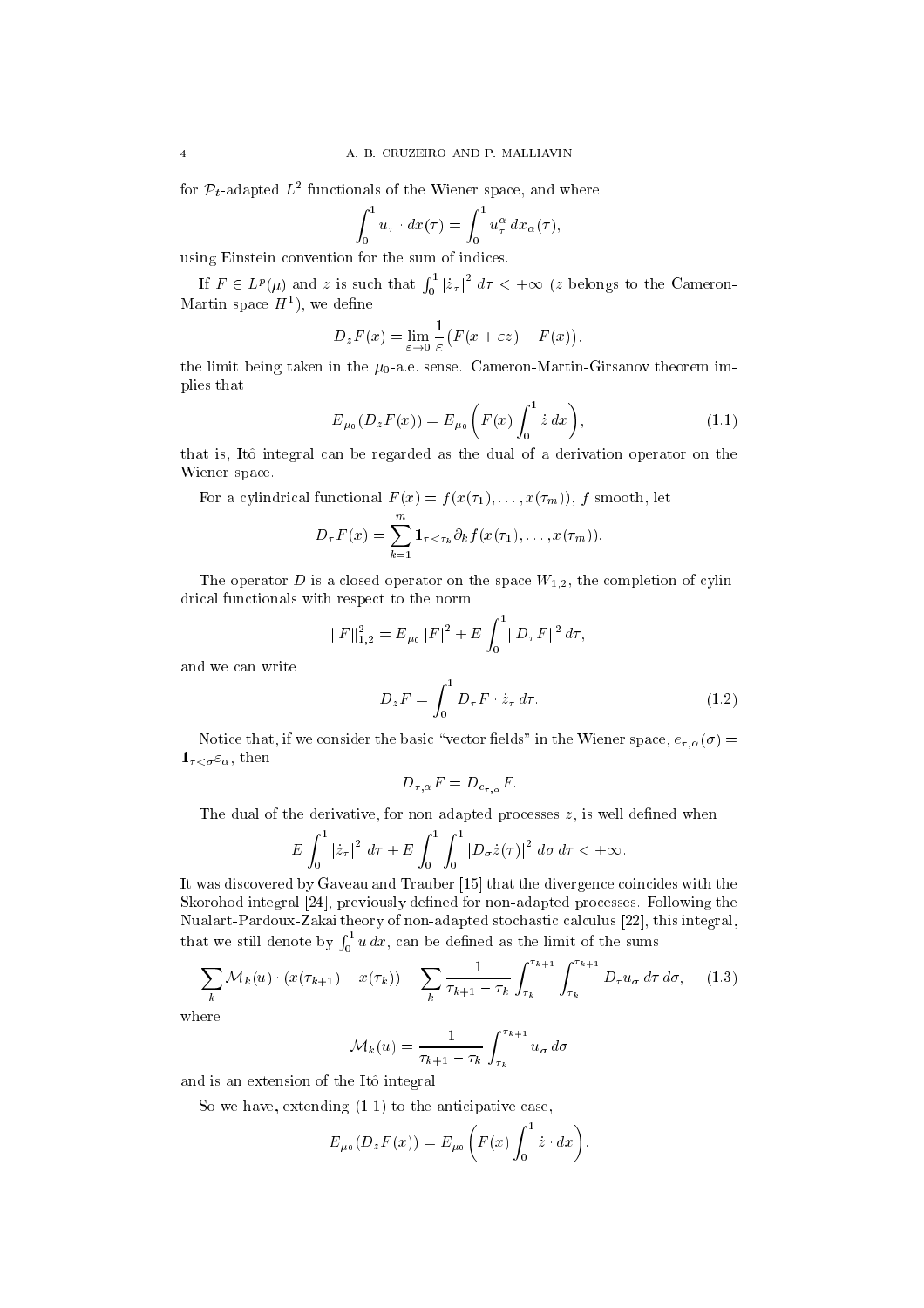This implies, in particular,

$$
E_{\mu_0}\left(\int_0^1 u\,dx\right)^2 = E\left(\int_0^1 D_\tau \left(\int_0^1 u\cdot dx\right)\cdot u(\tau)\,d\tau\right)
$$

and a ommutation relation, namely

$$
D_{\tau} \int_0^1 u \cdot dx = \int_0^1 D_{\tau} u(\sigma) \cdot dx(\sigma) + u(\tau)
$$
 (1.4)

allows us to derive the orresponding energy identity, whi
h is

$$
E\left(\int_0^1 u_\tau \, dx(\tau)\right)^2 = E\int_0^1 |u_\tau|^2 \, d\tau + E\int_0^1 \int_0^1 D_\tau u_\sigma \cdot D_\sigma u_\tau \, d\tau \, d\sigma. \tag{1.5}
$$

Notice that  $(1.4)$  reduces to the energy identity for the Itô integral when u is adapted, sin
e the last term vanishes.

We recall here the notion of Stratonovich-Skorohod integral, again following [22]: this integral, the denote by denote by denote by  $\mathbf{f}$  $\lceil$   $\lceil$  $0<sup>u</sup>$  and  $\frac{1}{2}$  are defined as the limit of the sums

$$
\sum_{k} \mathcal{M}_{k}(u) \cdot (x(\tau_{k+1}) - x(\tau_{k})). \tag{1.6}
$$

Conditions for the existence of such limit are more restrictive than those required for the definition of the Skorohod integral: in particular, some uniform continuity near the diagonal of  $[0,1]^2$  is required ([22]). When both integrals exist they are related by

$$
\int_0^1 u_\tau \, dx(\tau) = \int_0^1 u_\tau \circ dx(\tau) - \frac{1}{2} \int_0^1 (D_\tau^+ \cdot u_\tau + D_\tau^- \cdot u_\tau) \, d\tau, \tag{1.7}
$$

where

$$
D_{\tau}^{+} \cdot u_{\tau} = \lim_{\sigma \to \tau^{+}} D_{\tau} \cdot u_{\sigma},
$$
  

$$
D_{\tau}^{-} \cdot u_{\tau} = \lim_{\sigma \to \tau^{-}} D_{\tau} \cdot u_{\sigma}.
$$

In the case where u is  $\mathcal{P}_t$ -adapted,  $D^+_\tau u_\tau = 0$  and  $\frac{1}{2} \int_0^1$  $0 \nu_7$  we reduce to the usual Itô stochastic contraction term.

1.3. Stochastic analysis on the path space. We denote by  $\mathbb{P}_{m_0}(M)$  the space of continuous maps  $p: [0,1] \to M$ , where M is a (compact) Riemannian manifold of dimension d,  $m_0$  a fixed point in M.  $\mathbb{P}_{m_0}(M)$  is considered with its natural past filtration and with  $\mu$ , the Wiener measure, constructed via the fundamental solution of the operator  $\partial/\partial \tau - \Delta$ , where  $\Delta$  is the Laplace-Beltrami operator on M.

We consider the stochastic parallel transport of frames, which is the flow of diffeomorphisms on  $O(M)$  defined by the following Stratonovich stochastic differential equation:

$$
\begin{cases} dr_x(\tau) = \sum_{k=1}^d A_k(r_x) \circ dx^k(\tau) \\ r_x(0) = r_0, \end{cases}
$$

with  $\pi(r_0) = m_0$ . Then  $\pi$  sends  $\mathbb{P}_{r_0}(O(M))$  into  $\mathbb{P}_{m_0}(M)$ . The Laplacians on M and on  $O(M)$  induce two probability measures; the map  $\pi$  realizes an isomorphism between these two probability spa
es.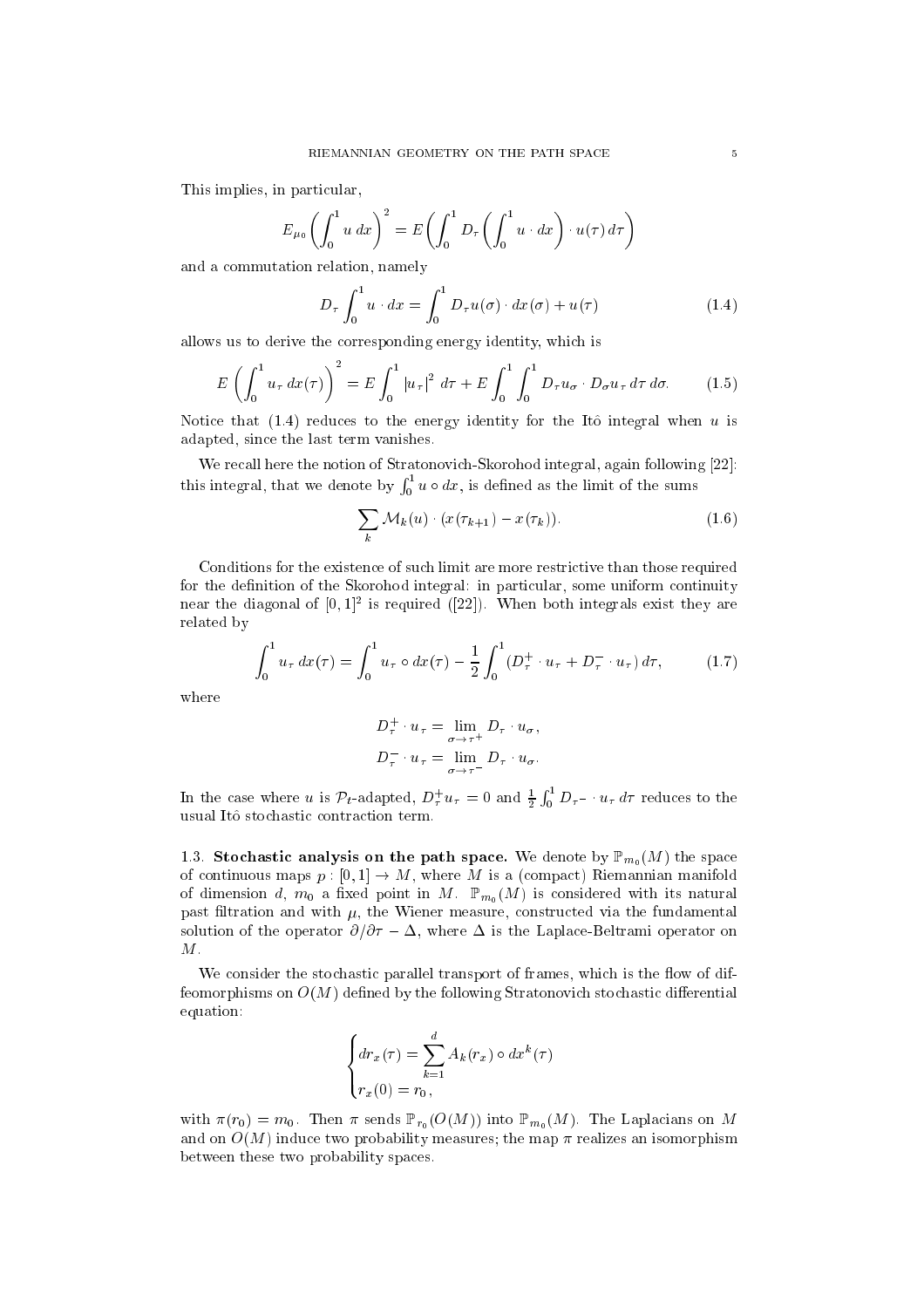**Definition 1.1.** The map  $I: X \to \mathbb{P}_{m_0}(M)$  given by

$$
I(x)(\tau) = \pi(r_x(\tau))
$$

is called the  $It\hat{o}$  map.

This map is a.s. bijective  $([19])$  and provides an isomorphism of probability spa
es; namely we have

$$
\mu = (I)_*\mu_0.
$$

**Definition 1.2.** The parallel transport along p is the isomorphism from  $T_{p(\tau_0)}(M) \rightarrow$  $T_{p(\tau)}(M)$  defined by

$$
t^p_{\tau \leftarrow \tau_0} = r_x(\tau) r_x(\tau_0)^{-1},
$$

where  $x = I^{-1}(p)$ .

**Definition 1.3.** A vector field z along the path p is a section process of the tangent bundle of M, namely a measurable map  $Z_p(\tau) \in T_{p(\tau)}(M)$  defined for  $(p, \tau) \in$  $P\cup V$   $\cup$   $\cup$   $\cup$   $\cup$   $\cup$ 

For a vector field  $Z$  along  $p$  we shall systematically denote by  $z$  the image of  $Z$ through the parallelism of given by the parallel transport; more present; more present; more present; write

$$
z_{\tau} = [\Theta(Z)]_{\tau} = t_{0 \leftarrow \tau}^p(Z_{\tau}). \tag{1.8}
$$

We define the Itô and the Stratonovich stochastic integrals of an adapted vector field on the path space  $Z$ , respectively, by

$$
\int_0^1 Z \cdot dp = \int_0^1 z^{\alpha} dx_{\alpha},
$$

$$
\int_0^1 Z \circ dp = \int_0^1 z^{\alpha} \circ dx_{\alpha}.
$$

It is possible to characterize these stochastic integrals without using the parallel transport; they orrespond to the limit of the following Riemann sums, when the mesh |S| of the partition  $S = \{ \sigma_0 = 0 < \sigma_1 < \cdots < \sigma_m = 1 \}$  tends to zero:

$$
\int_0^1 Z \, dp = \lim_{|S| \to 0} \sum_k \left( Z_{p(\sigma_{k-1})} \left( \exp_{p(\sigma_{k-1})}^{-1} (p(\sigma_k)) \right)_{T_{p(\sigma_{k-1})}(M)} \right)
$$
\n
$$
\int_0^1 Z \circ dp = \lim_{|S| \to 0} \frac{1}{2} \sum_k \left( Z_{p(\sigma_k)} \left( \exp_{p(\sigma_k)}^{-1} (p(\sigma_{k+1})) - \exp_{p(\sigma_k)}^{-1} (p(\sigma_{k-1})) \right)_{T_{p(\sigma_k)}(M)} \right)
$$

(for a proof cf.  $[14]$ ).

In the moving frame type of geometry on the path space, it is natural to consider at the origin the tangent spa
e whi
h orresponds to the one usually asso
iated to Wiener spa
e, namely the Cameron-Martin spa
e. As we have mentioned in the last paragraph, Cameron-Martin vectors are precisely those with respect to which integration by parts can be performed and the corresponding space is dense in  $X$ . In this perspective, we define

**Definition 1.4.** A tangent vector field in  $\mathbb{P}_{m_0}(M)$  is a  $L^2$ -section process Z, such that  $Z(0) = 0$  and, defining,

$$
d_{\tau}^p Z = \lim_{\varepsilon \to 0} \frac{1}{\varepsilon} \big( t_{\tau \leftarrow \tau + \varepsilon}^p (Z(\tau + \varepsilon)) - Z(\tau) \big),
$$

we have  $d^p Z \in L^2$ .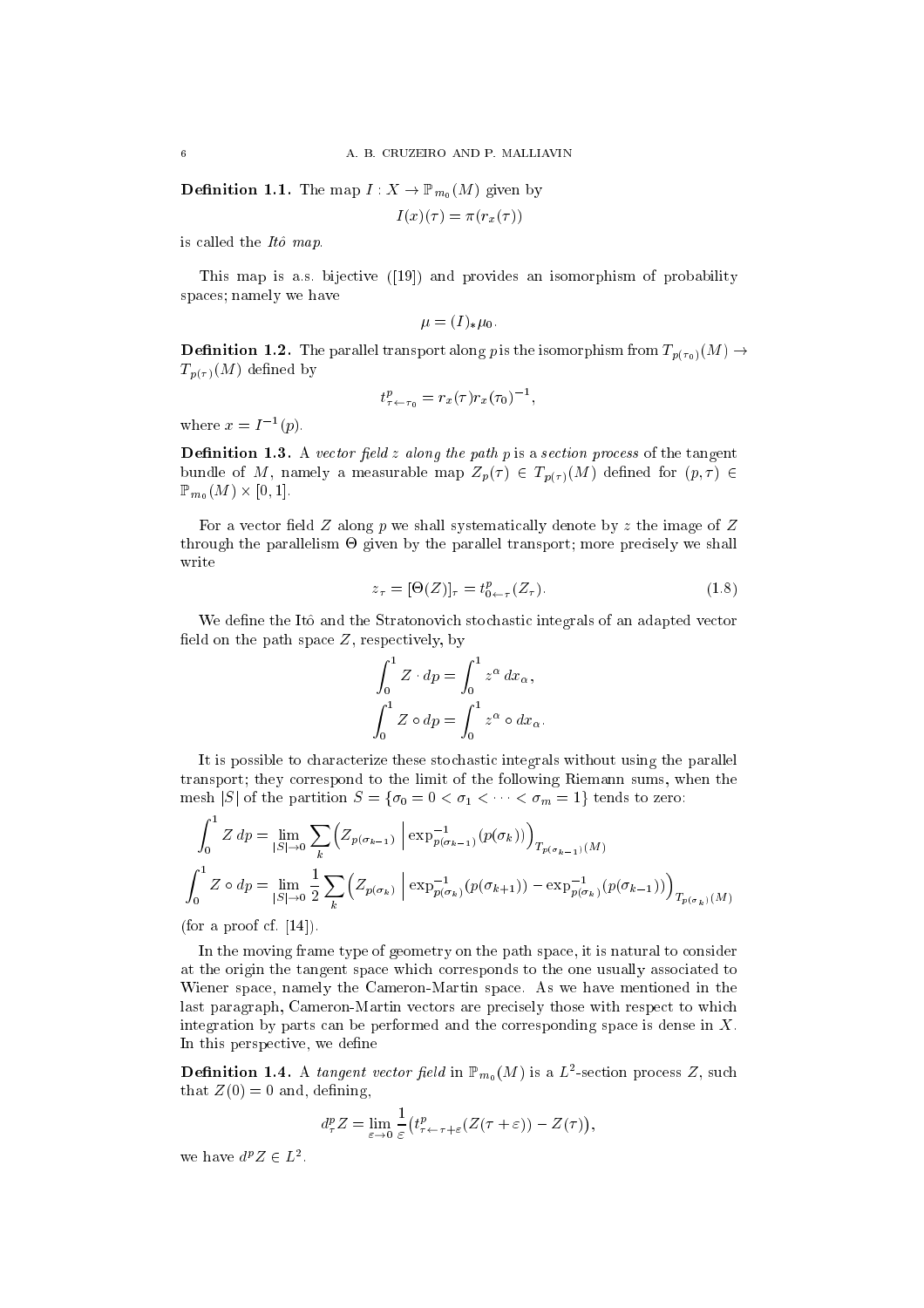On the tangent vector space  $T(\mathbb{P}(M))$  we define the Hilbertian norm

$$
||Z||_{T_p(P(M))}^2 = \int_0^1 ||d_\tau^p Z||_{T_{p(\tau)}(M)}^2 d\tau.
$$

The parallelism - dened in (1.8) provides a dierential 1-form realizing an Hilbertian isomorphism of  $T_p(\mathbb{P}_{m_0}(M))$  with the Cameron-Martin space  $H^1$  =  $H^1([0, 1]; \mathbb{R}^d)$  and we have:

$$
\frac{d}{d\tau}\Theta(Z) = t^p_{0\leftarrow \tau}(d^p_\tau Z). \tag{1.9}
$$

Let  $\mathcal{S}(\mathbb{P}_{m_0}(M))$  denote the space of smooth cylindrical functionals on  $\mathbb{P}_{m_0}$ , namely the functionals f for which there exists a partition of [0, 1],  $0 \leq \tau_1 \leq \cdots \leq$  $\tau_m \leq 1$  and a smooth function form  $M$  is such that  $F(p) \equiv f(p(\tau_1), \ldots, p(\tau_m)).$ 

In  $M^m$  we have the Riemannian product structure. We define, for  $f \in \mathcal{S}(\mathbb{P}_{m_0}(M))$ , the following operator:

$$
D_{\tau}F = \sum_{k=1}^{m} \mathbf{1}_{\tau < \tau_k} t_{\tau \leftarrow \tau_k}^p (\partial_k f). \tag{1.10}
$$

The map  $\tau \mapsto D_{\tau}F$  defines a section process (cf. definition 1.3); we introduce the norm

$$
||DF||^{2}(p) = \sum_{\alpha} \int_{0}^{1} (D_{\tau,\alpha}F)^{2} d\tau,
$$

where  $D_{\tau,\alpha}F = (t_{0 \leftarrow \tau}^* D_{\tau}F \mid \varepsilon_{\alpha})$ ,  $\{\varepsilon_{\alpha}\}\$  the canonical basis of  $\mathbb{R}^{\alpha}$ .

Then, for a tangent vector field  $Z$ , we define

$$
D_Z F = \int_0^1 D_{\tau,\alpha} f \dot{z}_\tau^\alpha d\tau.
$$
 (1.11)

In analogy with the Wiener space case, we can consider the "basic vector fields"  $e_{\tau,\alpha}(\sigma) = \mathbf{1}_{\tau<\sigma} t^{\tau}_{\sigma\leftarrow 0} \varepsilon_{\alpha}$  and we have  $D_{\tau,\alpha} = D_{\bar{e}_{\tau,\alpha}}$ .

The operators  $D_{\tau,\alpha}$  may be regarded as forming a "continuous" basis of the tangent space of  $\mathbb{P}_{m_0}(M)$ .

**Theorem 1.5.** With respect to the norms  $\|Df\|_{L^q}^s = E(\|Df\|^q)$ , the operator D is  $\emph{cous}$  in  $L^4$ . The domain of the operator  $D$  is, by definition, the Sobolev space  $W_{1,q}(\mathbb{P}_{m_0}(M)).$ 

# 2. DIFFERENTIABILITY OF THE ITO PARALLEL TRANSPORT AND INTERTWINING formula

The parallelism we have onsidered on the path spa
e should allow us to transfer differential calculus on this space to differential calculus on the Wiener space. To do this we are bound to derivate the It^o map, that is, to derivate parallel transport.

**Theorem 2.1.** Granted the parallelism of  $O(M)$ , the Jacobian matrix of the flow of diffeomorphisms  $r_0 \mapsto r_x(\tau)$  is given by a linear map  $J_{x,\tau} = (J_{x,\tau}^1, J_{x,\tau}^2) \in$  $GL(\mathbb{R}^+ \times \mathfrak{so}(a))$  which is defined by the following system of Stratonovich SDEs:

$$
\begin{cases} d_{\tau}J_{x,\tau}^{1} = \sum_{\alpha=1}^{d} (J_{x,\tau}^{2})_{\alpha} \circ dx_{\alpha}(\tau) \\ d_{\tau}J_{x,\tau}^{2} = \sum_{\alpha=1}^{d} \Omega(J_{x,\tau}^{1}, \varepsilon_{\alpha}) \circ dx_{\alpha}(\tau) \end{cases}
$$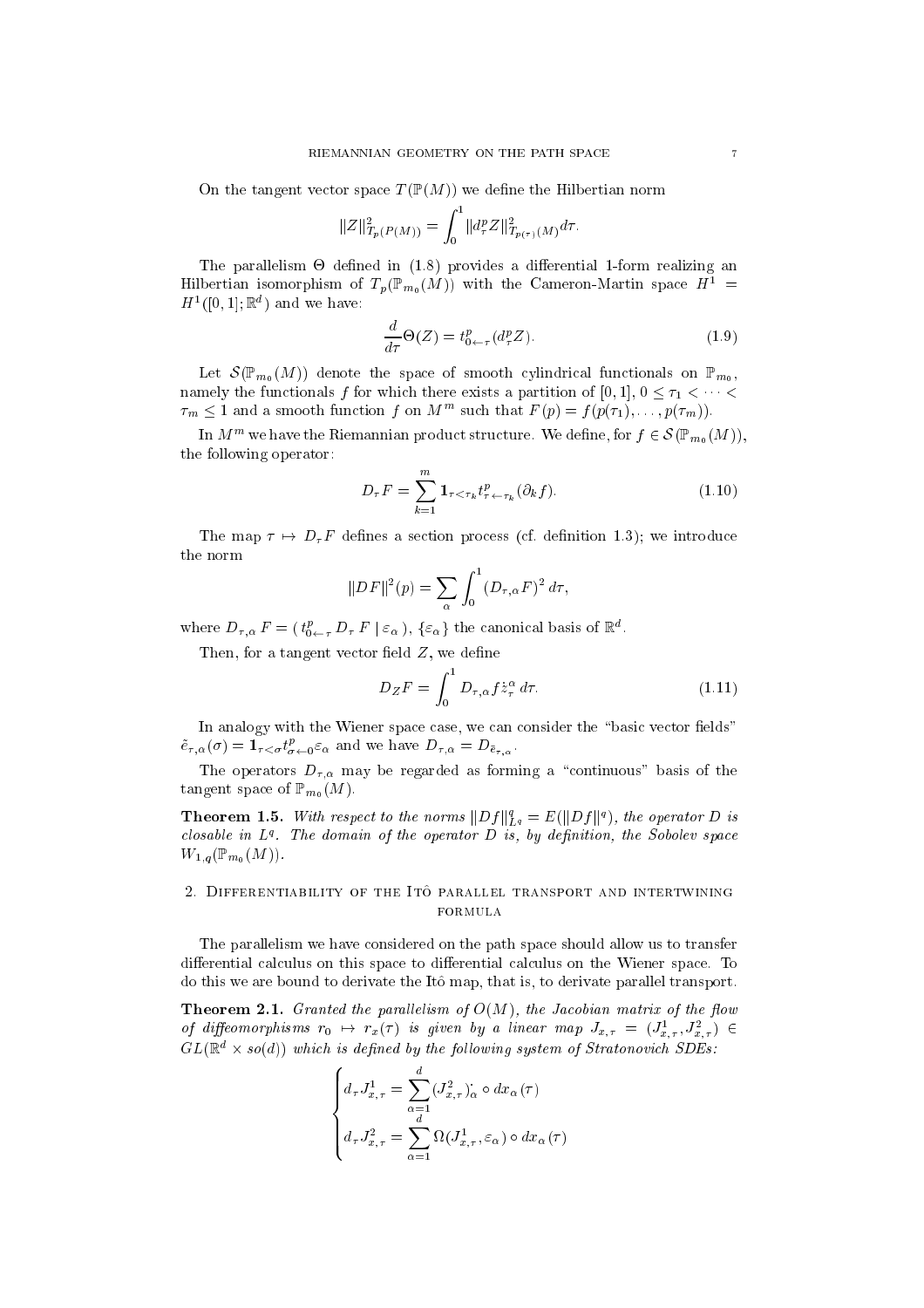where  $(J^2)_{\alpha}$  denotes the  $\alpha$ th column of the matrix  $J^2$  and  $\Omega$  is the curvature tensor of the underlying manifold read on the frame bundle.

Proof. (cf. [10, 14, 20], noting that here the sign of the curvature tensor follows a different convention). Let  $x_n$  be a sequence of smooth approximations of the Brownian curve x. We consider the  $O(M)$ -valued map

$$
f_n(\tau, t) = r_{x_n + tz}(\tau), \qquad r(\tau_0) = r_0,
$$

for  $z \in H^1([0,1]; \mathbb{R}^d)$ ,  $\tau, t \in [0,1]$ . The inverse image by  $f_n$  of the differential form of the parallelism is given by

$$
f_n^* \theta = \alpha_n d\tau + \beta_n dt
$$
  

$$
f_n^* \omega = \rho_n dt
$$

where  $\alpha_n = \dot{x}_n + t\dot{z}$ . Then

$$
d(f_n^*\theta) = \left(\frac{\partial \alpha_n}{\partial t} - \frac{\partial \beta_n}{\partial \tau}\right) dt \wedge d\tau
$$

and, by the stru
ture equations,

$$
f_n^*(d\theta) = \rho_n \alpha_n dt \wedge d\tau.
$$

Since  $a(f_n \sigma) = f_n(a \sigma)$ , for  $t = 0$  we obtain

$$
\dot{z} - \frac{\partial \beta_n}{\partial \tau} = \rho_n \dot{x}_n.
$$

The second structure equation implies, in an analogous way,

$$
\frac{\partial \rho_n}{\partial \tau} = \Omega(\beta_n, \dot{x}_n).
$$

The theorem follows from the conditions  $\beta_n(0,0) = 0$ ,  $\rho_n(0,0) = 0$  and from a limit theorem for SDEs

$$
\begin{cases}\nd\beta(\tau) = \dot{z}(\tau) - \rho \circ dx(\tau) \\
d\rho(\tau) = \Omega(\beta, \circ dx).\n\end{cases}
$$

Then we take  $z=0$ .

Remark 2.1. If one considers a metric connection with torsion on the manifold  $M$ , the first structure equation must be corrected by the corresponding term and in the last theorem we derive

$$
\begin{cases}\nd\beta(\tau) = \dot{z}(\tau) d\tau - \rho \circ dx(\tau) + T(\beta, \circ dx) \\
d\rho(\tau) = \Omega(\beta, \circ dx).\n\end{cases}
$$

**Corollary.** For  $\tau_0 \in [0,1]$  and considering  $I_{\tau_0}: X \to M$  the specialization of the Itô map at time  $\tau_0$  defined by  $x \to \pi(r_x(\tau_0))$ , we have

$$
D_{\xi}I_{\tau_0} = t_{\tau_0 \leftarrow 0}^p(z(\tau_0)),
$$

where

$$
z(\tau_0) = \int_0^1 \hat{J}^x_{\tau_0 \leftarrow \tau} \circ d\xi(\tau),
$$

 $J$  is the horizontal knot izontal viole of matrices  $J$  defined in last theorem and

$$
\begin{cases} d\xi = \dot{z} d\tau - \rho \circ dx \\ d\rho = \Omega(z, \circ dx). \end{cases}
$$

$$
\sqcup
$$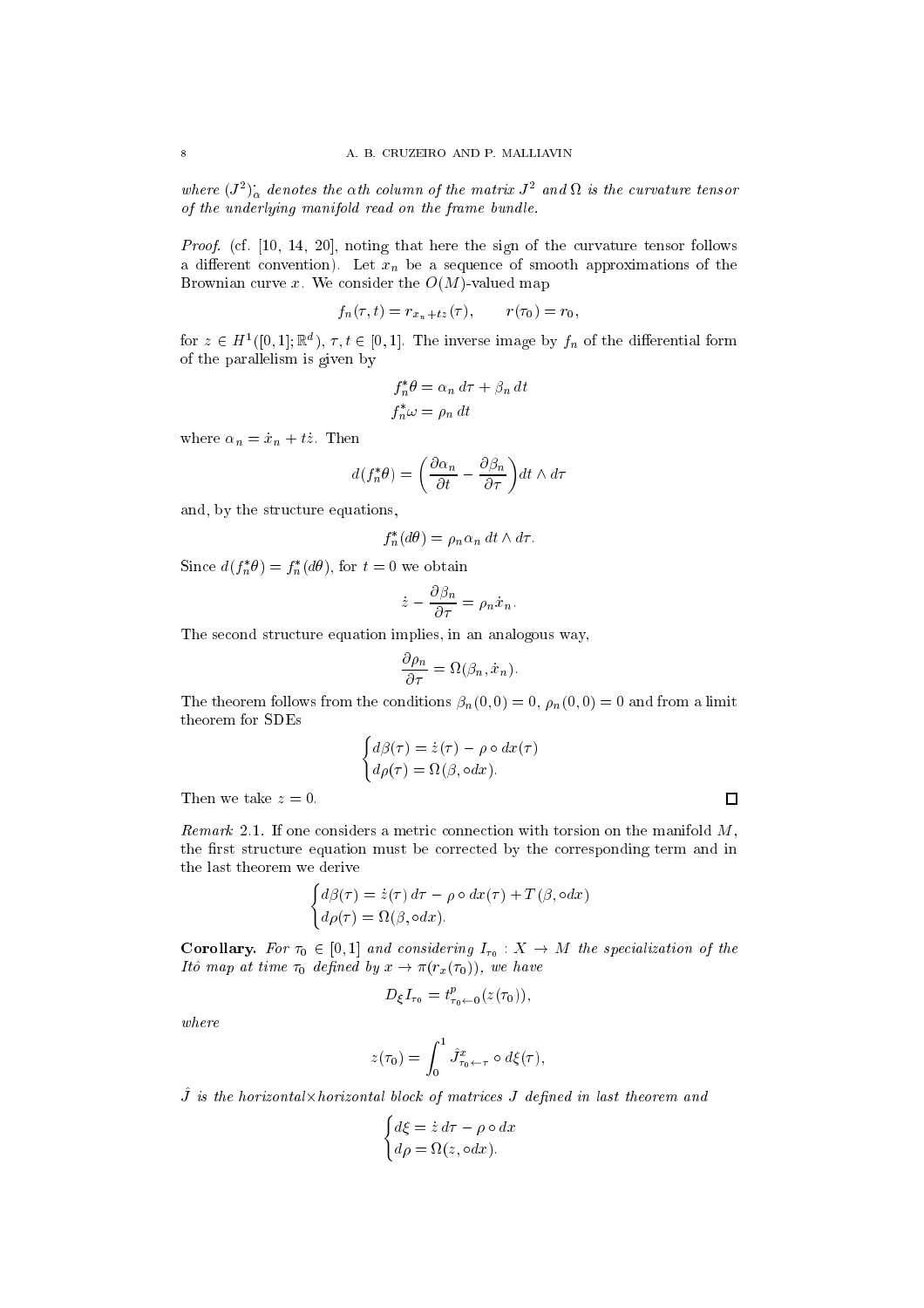We encounter here a difficulty: the Itô map is not Cameron-Martin differentiable, since the "vector field"  $\xi$  is no longer a process of bounded variation! Nevertheless its martingale part is given by an antisymmetri matrix whi
h, by Levy's theorem, implies that Wiener measure is still onserved during the evolution.

If we onsider a onne
tion with torsion, an extra martingale term appears, that conserves Wiener measure only if the torsion satisfies the antisymmetric condition

$$
T^k(e_i, e_j) = -T^j(e_i, e_k)
$$

(Driver's ondition).

From this result we see that we have to enlarge the tangent spa
e and that it will not be enough to consider (Cameron-Martin) tangent vector fields. We introduce the following pro
esses:

**Definition 2.2.** A *tangent process* on the wiener space  $\Lambda$  is a  $\mathbb{R}$  -valued semimartingale process  $\xi$  defined on  $X$  with Itô differential given by

$$
d\xi^{\alpha}(\tau) = a^{\alpha}_{\beta} dx^{\beta}(\tau) + c^{\alpha} d\tau,
$$

where  $a_{\beta}^{\alpha} = -a_{\alpha}^{\beta}, a_{\beta}^{\alpha}(0) = 0, a_{\beta}^{\alpha}$  and  $c^{\alpha} \in L^2[0,1].$ 

The tangent space of  $\mathbb{P}_{m_0}(M)$ , that we shall denote by  $\tilde{T}(\mathbb{P})$ , is the space

 $\{\xi(\tau) = t^p_{\tau \leftarrow 0} \xi(\tau), \xi \text{ tangent process on } X\}$ 

Given a smooth cylindrical functional  $F(x) = f(x(\tau_1), \ldots, x(\tau_m))$ , we define the derivative  $D_{\xi}F$  by

$$
D_{\xi}F = \sum_{k=1}^{m} \langle d_k f, \xi(\tau_k) \rangle.
$$
 (2.1)

The operator  $D_{\xi}$  is closable in  $L^{2}$ : this is a consequence of the integration by parts (Theorem 3.1).

**Definition 2.3.** A functional F is called *strongly differentiable* in  $L^2$  if

 $F \in \text{Dom}(D_{\xi})$   $\forall$  tangent process  $\xi$ 

Which functionals on the Wiener space are actually on the domain of  $D_{\xi}$  or which is the characterization of the closure of this domain is a delicate question. We shall come back to these problems in the next paragraph.

**Theorem 2.4** (Intertwining formula  $[6]$ ). A scalar-valued functional F defined on the path space is strongly differentiable if and only if  $F \circ I$  is strongly differentiable on X. We have the intertwining formula

$$
(D_{\xi^*}F)\circ I=D_{\xi}(F\circ I),
$$

where  $\varepsilon$  and  $\varepsilon$  are retated by the equations:

$$
\begin{cases} d\xi = d\xi^* - \rho \circ dx \\ d\rho = \Omega(\xi^*, \circ dx). \end{cases}
$$

*Proof.* We consider the following infinitesimal Euclidean motion on the Wiener spa
e

$$
[\phi_t^{\xi}(x)](\tau) = t\xi(\tau) + \int_0^{\tau} \exp(t\rho) \circ dx,
$$

and

$$
V_t^\xi = I \circ \phi^\xi_t \circ I^{-1};
$$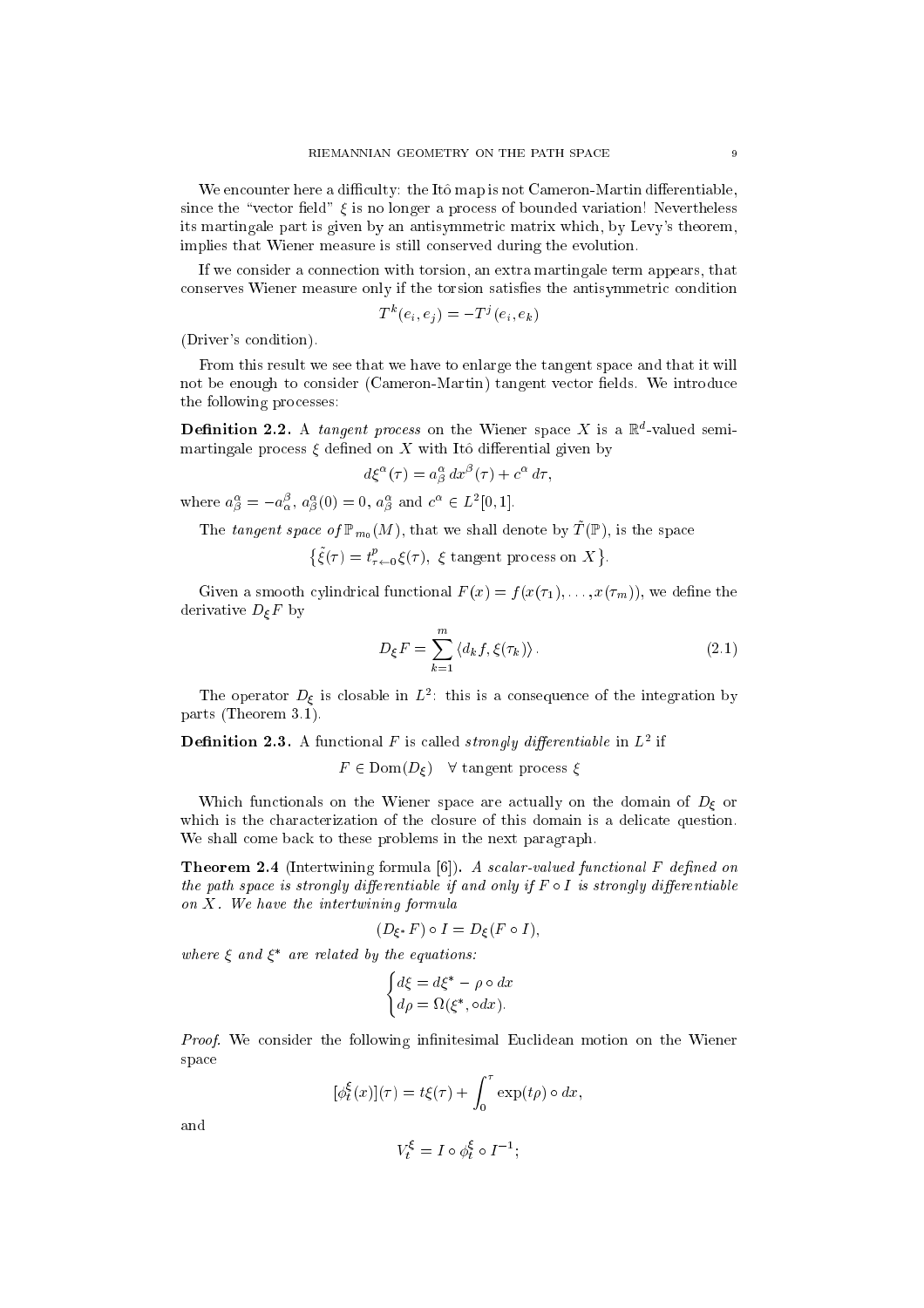derivating in  $t = 0$ ,

$$
\left. \frac{d}{dt} \right|_{t=0} V_t^{\xi} = \pi'(r_x(\tau)) \cdot \left. \frac{d}{dt} \right|_{t=0} r_{\phi_t^{\xi}(x)}(\tau) = r_x(\tau) \xi^*(\tau),
$$

and the result follows from last orollary.

Remark 2.2. For a Driver-type connection we have to replace the last equations by

$$
\begin{cases} d\xi = d\xi^* - \rho \circ dx + T(\xi^*, \circ dx), \\ d\rho = \Omega(\xi^*, \circ dx), \end{cases}
$$

where T is read on the frame bundle,  $T_r(u, v) = r^{-1}T(ru, rv)$ .

At this stage one could think we are dealing with two different notions of derivative on the path space, the one defined in paragraph 1.3 and the one that naturally follows from the above results, namely, for  $F \in \mathcal{S}(\mathbb{P}_{m_0}(M))$ ,  $F(p) =$  $f(p(\tau_1), \ldots, p(\tau_m)),$ 

$$
D_{\tau,\alpha}F(p) = \frac{d}{dt}\bigg|_{t=0} F(V_t^{\tilde{e}_{\tau,\alpha}}(p)),
$$

the limit being taken in  $L^p(\mu)$  with  $p > 1$ .

In fact both notions coincide; we have:

$$
\frac{d}{dt}\Big|_{t=0} F\big(V_t^{\bar{e}_{\tau,\alpha}}(p)\big) = \sum_{k=1}^m \partial_k f(p) \cdot \frac{d}{dt}\Big|_{t=0} V_t^{\bar{e}_{\tau,\alpha}}(\tau_k)
$$

$$
= \sum_{k=1}^m \partial_k f(p) \cdot \left(\mathbf{1}_{\tau < \tau_k} t_{\tau_k \leftarrow 0}^p \varepsilon_\alpha\right)
$$

$$
= D_{\tau,\alpha} F.
$$

The next result gives a formula for the derivation of the parallel transport on the path spa
e.

**Theorem 2.5.** For fixed  $\tau_0 \in [0,1]$  and denoting  $\Phi(p) = t_{\tau_0 \leftarrow 0}^p r_0$ , the derivative of  $\Phi$  can be expressed in the parallelism of  $O(M)$  as:

$$
\langle D_Z \Phi, \theta \rangle = z(\tau_0) \quad \left( + \int_0^{\tau} T(z, \circ dx) \right),
$$
  

$$
\langle D_Z \Phi, \omega \rangle = \int_0^{\tau_0} \Omega(z, \circ dx).
$$

Proof. Derivating on the path space with respect to a tangent vector field  $Z$  means, by the intertwining formula, derivating with respect to a tangent process

$$
\begin{cases} d\xi = \dot{z} d\tau - \rho \circ dx & (+T(z, \circ dx)) \\ d\rho = \Omega(z, \circ dx) \end{cases}
$$

the functionals pulled back to the Wiener space through the Itô map.

We have obtained the derivation of the parallel transport with a short proof, by transferring the result to the Wiener spa
e. This result an also be proved by a more direct geometric analysis, an approach that may have the advantage of a more intuitive argument, but requires a very deli
ate approximation pro
edure. Here we just sket
h the main argument.

We take cylindrical approximations of the functional  $t_{\tau_0 \leftarrow 0}^r r_0$  obtained by parallel transporting along piecewise minimizing geodesics  $\gamma_n$  based on points  $\{p(\tau_1), \ldots, p(\tau_n)\}$ of the manifold  $M$  and converging to Brownian motion on  $M$ . For such geodesics to

 $\Box$ 

 $\Box$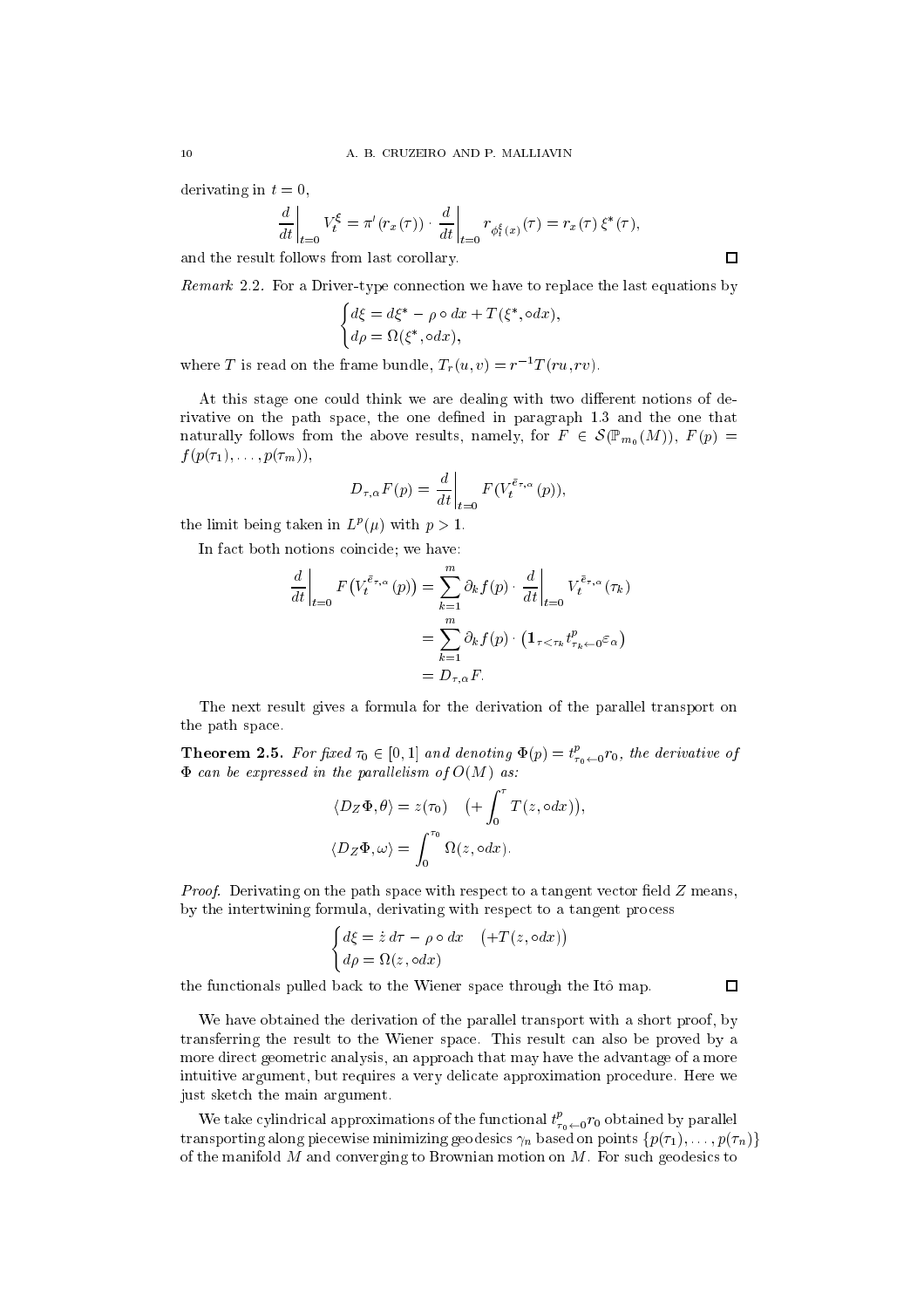be well defined one must place ourselves inside a ball of radius less than the radius of injectivity: that is, one must consider a cutoff function procedure together with the approximation one (we refer to  $[6]$ , paragraph II-4 for the development of such te
hniques).

We want to differentiate parallel transport on the path space. Working with a normal chart centered at a fixed point  $p(\tau_k)$ , this means that we want to compare in an infinitesimal way parallel translation along the geodesics going from  $p(\tau_{k-1})$ to  $p(\tau_k)$  and from  $p(\tau_k)$  to  $p(t_{k+1})$  to parallel translation when  $p(\tau_k)$  is perturbed in the direction we want to consider. So, modulo the bracket of the vector fields involved, we are considering a loop going from  $p(\tau_{k-1})$  to  $p(\tau_{k+1})$  and back. To compute parallel transport along this loop is precisely to compute the holonomy of the curve in Differential Geometry, which means integrating the curvature along the path  $(17)$ . The integrals converge at the end to Stratonovich integrals with respe
t to Brownian motion.

#### 3. THE SPACE OF TANGENT PROCESSES

We consider the theory of anticipative integrals according to Nualart-Zakai-Pardoux, following reference [22]. Given a scalar valued process  $u_{\tau}$ , its Skorohod and Skorohod-Stratonovi
h integrals, that we denote, respe
tively, by  $\lfloor$ r $\lfloor$  $0<sup>u</sup>$  and  $u<sup>u</sup>$  $\sim$  1  $_0$   $\alpha$   $\sim$   $\alpha$  $\omega$ , are defined as the limit of the Riemannian sums  $(1.3)$  and  $(1.5)$ , when they exist.

Let  $\xi_{\tau}$  be a tangent process, namely a process satisfying the stochastic differential equation

$$
d\xi^{\alpha}(\tau) = a^{\alpha}_{\beta} dx^{\beta}(\tau) + c^{\alpha} d\tau
$$

 $(cf. definition 2.2)$ .

**Theorem 3.1** (Integration by parts). For every smooth cylindrical functional  $F$ we have

$$
E(D_{\xi}F) = E(F \int_0^1 c_{\alpha} dx_{\alpha}),
$$

where  $D_{\xi}F$  was defined in (2.1).

*Proof.* The martingale part of the Itô representation of  $\xi$  defines a measure preserving isomorphism on the Wiener spa
e. П

We define the Skorohod and the Skorohod-Stratonovich integrals of a process  $u_{\tau}$ relatively to a tangent process  $\xi$  as the limit of the sums

$$
\sum_{k} \mathcal{M}_{k}(u) \cdot (\xi(\tau_{k+1} - \xi(\tau_{k}))
$$

and

$$
\sum_{k} E^{\delta_k}(\mathcal{M}_k(u)) \cdot (\xi(\tau_{k+1} - \xi(\tau_k)),
$$

where  $\mathcal{M}_k(u)$  was defined in (1.3) and  $E^{o_k}$  denotes the conditional expectation constituted by averaging relatively to the  $\sigma$ -field generated by  $x(\tau) - x(\tau_k)$ ,  $\tau \in$  $\delta_k = [\tau_k, \tau_{k+1}].$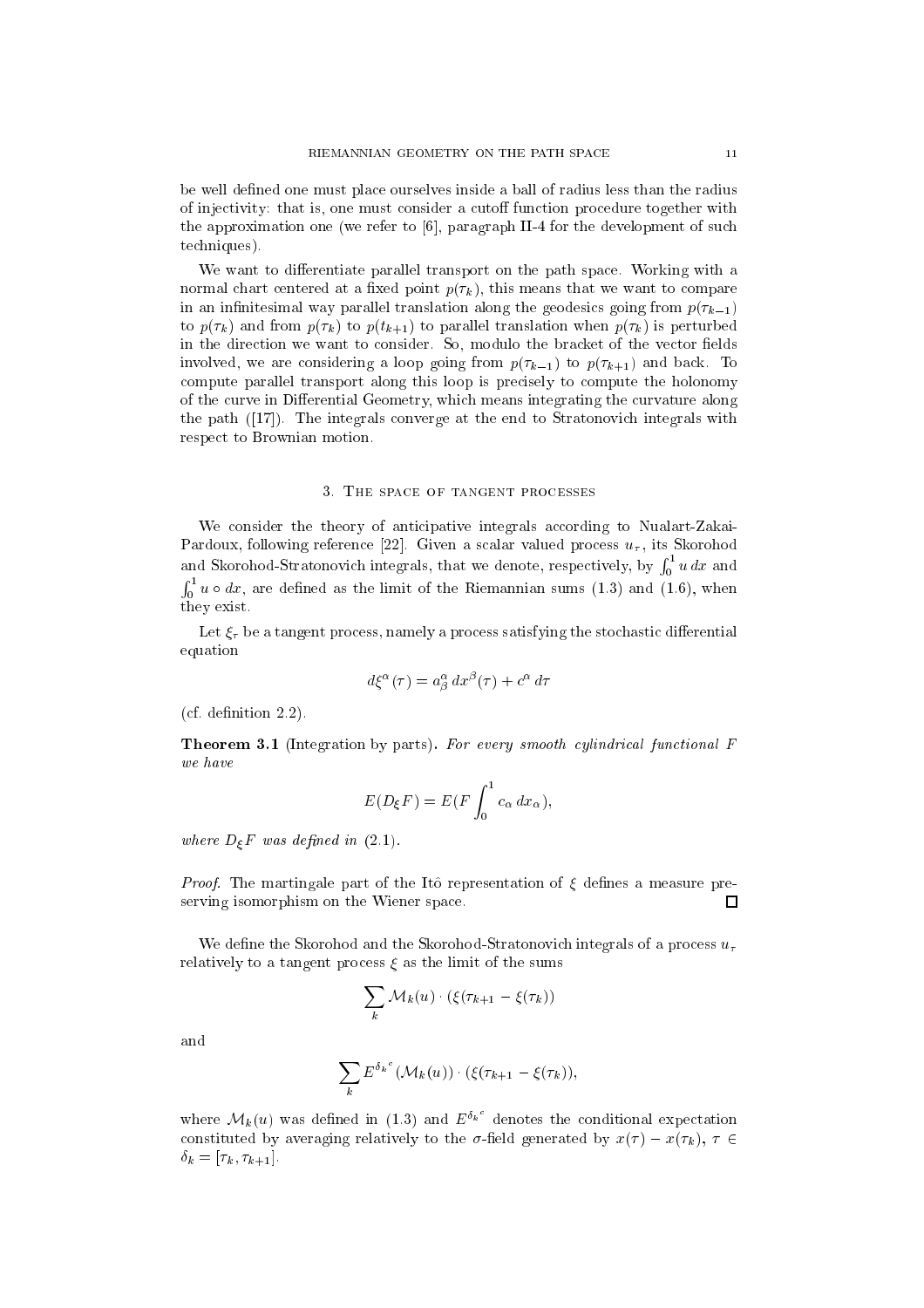**Theorem 3.2.** Assume that  $f \in W_2^p(X)$   $\forall p > 1$  and that  $a \in L^p(X; L^2[0,1])$  $\mathbb{E}[\mathbf{v}_B] \geq 1$ , a is adapted and  $a_{\widetilde{B}} = -a_{\widetilde{\alpha}}$ . If one of the two stochastic integrals below exist, then the other exists as well and

$$
\int_0^1 (D_{\tau,\alpha} f) \cdot d\xi^{\alpha}(\tau) = \int_0^1 (D_{\tau,\alpha} f) \circ d\xi^{\alpha}(\tau),
$$

where  $\zeta$  (*T*)  $=$  $\int_0^\tau a^\alpha_\beta\,dx^\beta$  .

*Proof.* The difference between the two integrals is given by the limit of the following sums:

$$
\sum_{k} \left( E^{\delta_k}(\mathcal{M}_k(D_{\cdot,\alpha}f)) - \mathcal{M}_k(f) \right) \left( \zeta^{\alpha}(\tau_{k+1}) - \zeta^{\alpha}(\tau_k) \right);
$$

using the Clark-O
one formula, this expression is equal to

$$
-\sum_{k} \left( \mathcal{M}_{k} \int_{\sigma_{k}}^{\sigma_{k+1}} E^{\mathcal{P}_{\lambda}}(D^2_{(\lambda,\gamma),(\cdot,\alpha)}f) dx^{\gamma}(\lambda) \right) \cdot \left( \xi^{\alpha}(\tau_{k+1}) - \xi^{\alpha}(\tau_{k}) \right)
$$

and the limit when the mesh of the partition goes to zero is equal to the limit of

$$
- \sum_{k,\gamma} \int_{\tau_k}^{\tau_{k+1}} \mathcal{M}_k(D^2_{\lambda,\gamma),(\cdot,\alpha)} f) a^\alpha_\gamma(\lambda) d\lambda
$$

which is equal to zero by the symmetry of the second derivatives and the antisym-П metry of  $a_{\cdot}$ .

Generalizing the orresponding representation formula for derivatives along Cameron-Martin vector fields (cf.  $(1.2)$ ), we have the following:

**Theorem 3.3.** Let  $\zeta$  be a tangent process such that a satisfies the assumptions of theorem 3.2 and, furthermore, that  $a_{\beta}^{\alpha} \in W_{1,p}(X)$   $\forall p \geq 1$ , and  $\int_0^1$  $_{0}$   $||C(\tau)||_{L^{2}(X)}$   $a\tau$   $\leq$  $+\infty$ . Then  $W_2^* \subset Dom(D_{\xi}) \vee q > 1$  and we have

$$
D_{\xi}f = \sum_{\beta} \int_0^1 \left( \sum_{\alpha} a_{\beta}^{\alpha} D_{\tau,\alpha} f \right) \cdot dx^{\beta}(\tau) + \int_0^1 c_{\alpha} D_{\tau,\alpha} f d\tau.
$$

For a proof of this result we refer to  $[6]$  and to the appendix in  $[8]$ .

We may use the representation of last theorem to derive a formula for the derivative of a sto
hasti integral with respe
t to a tangent pro
ess. These formulae for derivations with respe
t to Cameron-Martin spa
e valued pro
esses were obtained in  $[25]$ .

**Theorem 3.4** ([6]). Let  $\xi$  be a tangent process with coefficients satisfying the assumptions of theorem 3.3. Let u be an adapted process such that, for some  $p > 1$ ,  $\int_0^1 \| u(\tau) \|_{2,p} \, d\tau < +\infty$ . The derivative of the Itô stochastic integral of  $u$  is given by:

$$
D_{\xi} \int_0^1 u \cdot dx = \int_0^1 D_{\xi} u \cdot dx + \int_0^1 u \cdot d\xi.
$$

Also in  $[6]$  we have derived a corresponding formula for the derivation of Stratonovich integrals. Under suitable assumptions that ensure the existen
e of su
h integrals, it reads:

$$
D_{\xi} \int_0^1 u \circ dx = \int_0^1 D_{\xi} u \circ dx + \int_0^1 u \circ d\xi.
$$

Tangent processes have the same regularity (in time) as the Wiener process; therefore it is not possible to extend to the space of tangent processes the  $H<sup>1</sup>$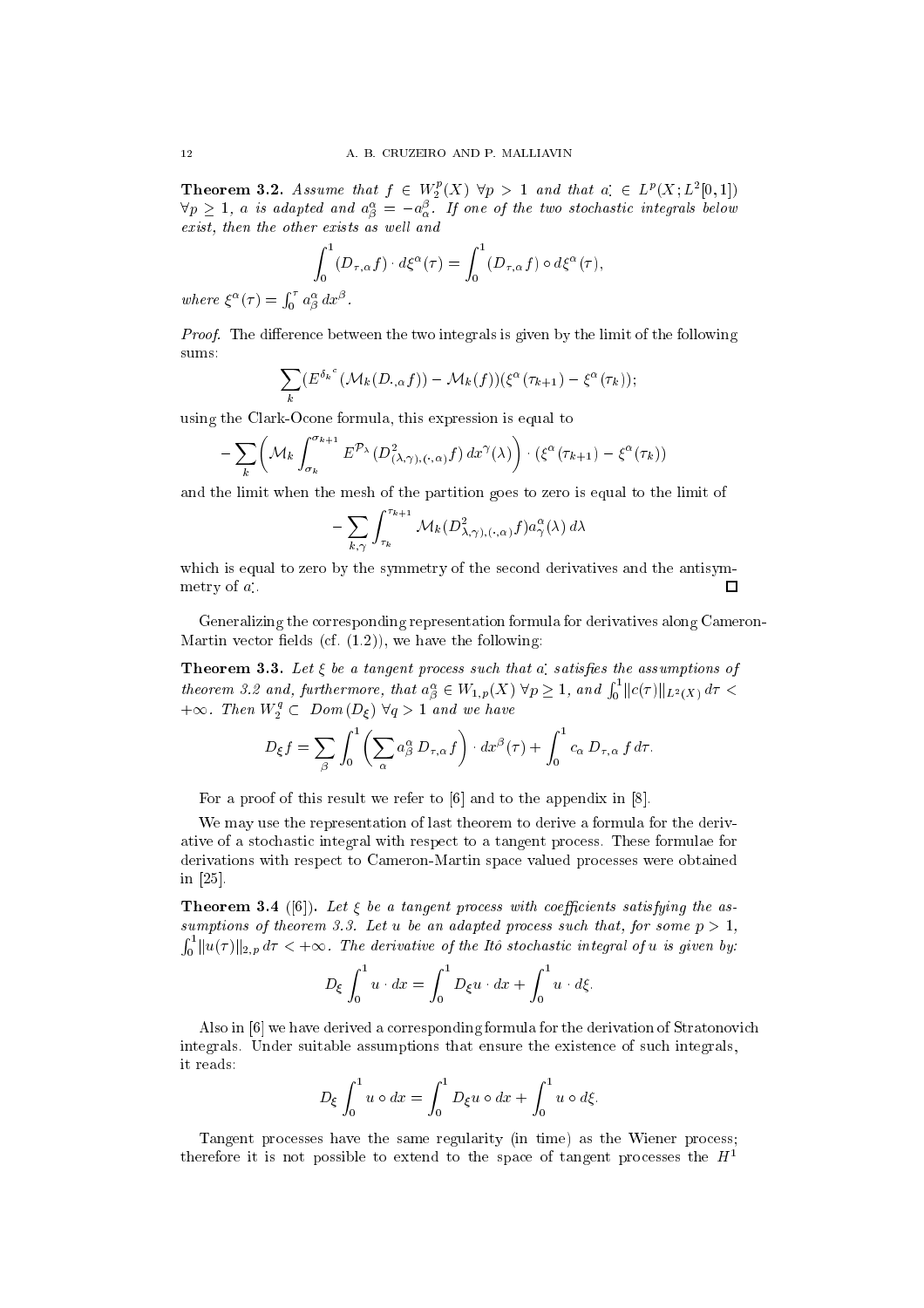metric. Considering  $H^{\frac{1}{2}-\varepsilon}$  metrics gives rise to serious difficulties, namely in the definition of corresponding metric (for instance, Levi-Civita) connections (cf.  $[9]$ ).

#### 4. Integration by parts on the path spa
e

A formula of integration by parts on the path space was first derived by Bismut [2]. There are different proofs and approaches to this result: we refer to  $[1, 10, 14]$ . In this paragraph we derive integration by parts on the path spa
e via transferring the result to the Wiener spa
e and using the intertwining theorem.

Let  $Z$  be a tangent vector field on the path space. From the results in paragraph 2 we have, for cylindrical functionals  $F$ ,

$$
E_{\mu}(D_{Z}F) = E_{\mu_0}(D_{\xi}(F \circ I)),
$$

where  $d\xi = z d\tau - \rho \circ dx$ ,  $d\rho = \Omega(z, \circ dx)$  and  $Z_{\tau} = t_{\tau \leftarrow 0}^* z_{\tau}$ . On the Wiener space, we have

$$
E_{\mu_0}(D_{\xi}(F \circ I)) = E_{\mu_0}((F \circ I)\delta(\xi)).
$$

The process  $\xi$  is a tangent process whose bounded variation part is equal to  $\dot{z} d\tau + \frac{1}{2} d\rho \cdot dx$ . From the equations of  $\rho$ ,  $d\rho \cdot dx = \text{Ricci}(z) d\tau$ , where  $\text{Ricci}(z)_{\tau} =$  $t^e_{\tau \leftarrow 0} \circ \text{Riccl}_{p(\tau)} \: \text{\textbf{Z}} \circ t^e_{\tau \leftarrow 0}.$  We have, therefore,

Theorem 4.1 (Bismut integration by parts formula). For a cylindrical function F on the path space of the path space of the path space of the path space of the path space of the path space of  $\sim$  1  $\int_0^1 |d^p_\tau Z|^2 \, d\tau < +\infty,$ 

$$
E(DzF) = E\left((F \circ I)\int_0^1 \left[\dot{z} + \frac{1}{2}\operatorname{Ricci}(z)\right]dx\right).
$$

From this theorem it follows that D is a closable operator from  $L^p(\mathbb{F}_{m_0}(M))$  to the spa
e

$$
\Big\{z: Z \text{ tangent vector field}, ||Z||_p^p = E\Big(\int_0^1 ||d_\tau^p Z||^2 d\tau\Big)^{p/2} < +\infty\Big\}.
$$

We remark that, when the connection considered on the manifold is of Driver type, an extra term appears, namely

$$
\frac{1}{2} dT \cdot dx, \qquad \text{where } dT = T(z, \circ dx).
$$

In this case we derive the following integration by parts formula:

$$
E(DzF) = E\left((F \circ I)\int_0^1 \left[\dot{z} + \frac{1}{2}\operatorname{Ricci}(z) + \hat{T}(z)\right]dx\right)
$$

where  $T(z) = \sum_{\alpha=1}^{a} (\nabla_{e_{\alpha}} T)(z, e_{\alpha})$ , a result which is due to Driver [10].

We have only considered adapted vector fields Z. A natural question is what happens if  $Z$  is anticipative and whether in this case the divergence could be simply written, in analogy with what happens in the Wiener space, as

$$
\delta(z) = \int_0^1 \left( \dot{z} + \frac{1}{2} \operatorname{Ricci}(z) \right) \cdot dx,
$$

where the stochastic integral would be interpreted in the sense of Skorohod. The answer is no; another term involving derivatives of  $Z$  and a stochastic integral of the curvature tensor appears. The corresponding formula was obtained in  $[7]$ , where we have developed a omputational te
hnique of de
omposition of the pro
esses in their "continuous coordinates" expressed on the basic vector fields.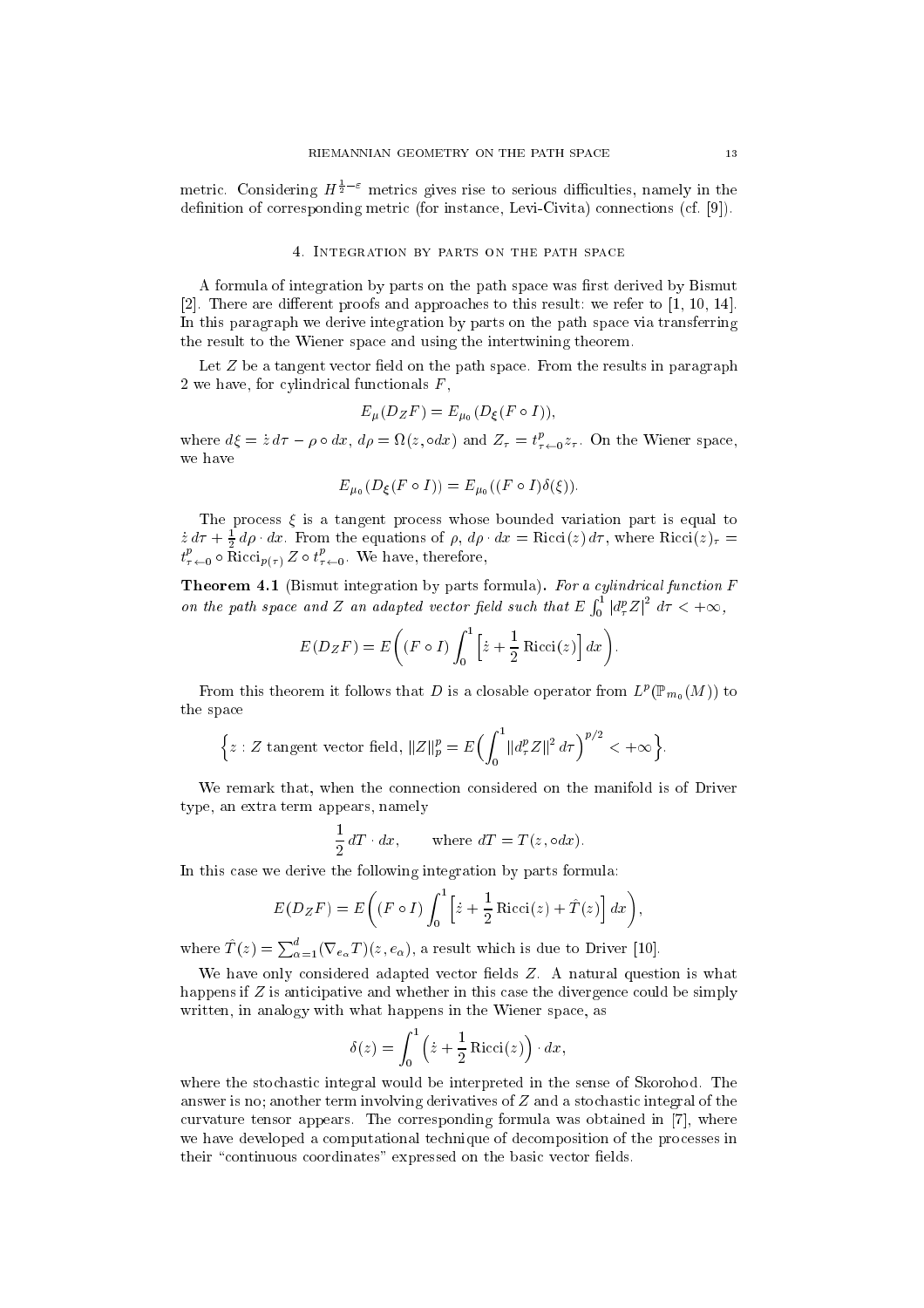We have, for non necessarily adapted tangent vector fields  $Z$ , and for cylindrical functions  $F$  on the path space,

$$
E(DzF) = E\left((F \circ I)\left[\int_0^1 \dot{z} \, dx + \int_0^1 \dot{z}_\tau \cdot g_\tau \, d\tau - \int_0^1 D_{q_\tau} \cdot z_\tau \, d\tau\right]\right),\tag{4.1}
$$

where

$$
g_{\tau,\alpha} = \frac{1}{2} \int_{\tau}^{1} (\text{Ricci})^{\alpha}_{\beta} dx^{\beta}
$$

and

$$
q_{\tau,\alpha}(\sigma) = \mathbf{1}_{\tau < \sigma} \int_{\tau}^{\sigma} \left[ \int_{\tau}^{\lambda} \Omega(\circ dx, \varepsilon_{\alpha}) \right] \circ dx(\lambda).
$$

The integration by parts formula (4.1) holds under suitable regularity assumptions on  $Z$  that ensure the definition of the anticipative stochastic integrals involved  $(cf. [7]).$ 

## 5. STRUCTURAL EQUATIONS OF THE PATH SPACE

In this section we compute the bracket of two constant vector fields, namely

$$
U(p)_{\tau} = t^{p}_{\tau \leftarrow 0} u_{\tau}, \qquad V(p)_{\tau} = t^{p}_{\tau \leftarrow 0} v_{\tau},
$$

where  $u, v$  are non random.

Let  $F(p) = f(p(\tau_1), \ldots, p(\tau_m))$  be a smooth cylindrical functional; denote by  $\tilde{F}$ the lift of  $F$  to  $|U(M)|^m$ , namely

$$
\tilde{F}(r_p(\tau_1),\ldots,r_p(\tau_m))=F(\pi(r_p(\tau_1)),\ldots,\pi(r_p(\tau_m))),
$$

and by  $\partial_{i,\alpha} \tilde{F}$  the derivative of  $\tilde{F}$  in the coordinate  $r_p(\tau_i)$  and in the direction of the horizontal vector field  $A_{\alpha}$ :

$$
\partial_{i,\alpha}\tilde{F} = \frac{d}{d\varepsilon}\bigg|_{\varepsilon=0} \tilde{F}(r_p(\tau_1),\ldots,r_p(\tau_i)+\varepsilon A_\alpha,\ldots,r_p(\tau_m)).
$$

Then the following equality holds:

$$
D_U f = \sum_{i=1}^m u^{\alpha}(\tau_i) \, \partial_{i,\alpha} \tilde{F}(r_p(\tau_1), \ldots, r_p(\tau_m)),
$$

and we have

$$
D_V D_U F = \sum_{i,j} v^{\beta} (\tau_j) u^{\alpha} (\tau_i) \partial_j (\partial_i \tilde{F} \cdot r^{\alpha} (\tau_i)) \cdot r^{\beta} (\tau_j)
$$
  
= 
$$
\sum_{i,j} v^{\beta} (\tau_j) u^{\alpha} (\tau_i) [\partial_{j,\beta} \partial_{i,\alpha} \tilde{F} + \partial_{i,\gamma} \tilde{F} (\partial_{j,\beta} r^{\alpha} (\tau_i))^{\gamma}].
$$

When  $i \neq j$ ,  $\partial_i$  and  $\partial_j$  commute; when  $i = j$ ,

$$
\partial_{i,\alpha}\,\partial_{i,\beta} - \partial_{i,\beta}\,\partial_{i,\alpha} = \partial_{i,[A_{\alpha},A_{\beta}]}.
$$

Since  $A_{\alpha}$  and  $A_{\beta}$  are horizontal vector fields,  $[A_{\alpha}, A_{\beta}]$  is vertical; on the other hand,  $\tilde{F}$  only depends on  $\pi(r)$ , therefore this term vanishes. It remains to consider the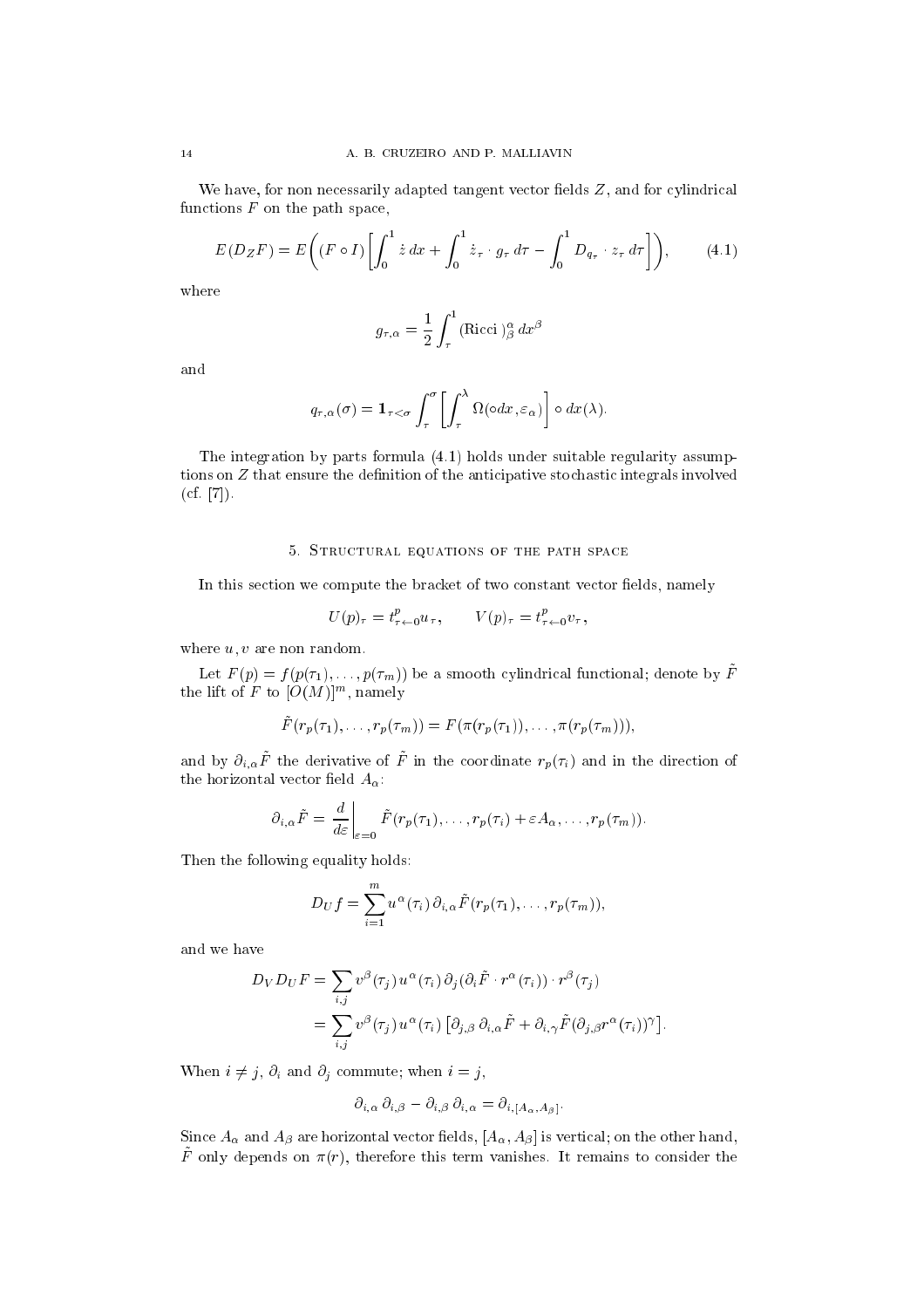term orresponding to the derivative of the parallel transport

$$
\sum_{j} v^{\beta}(\tau_{j}) \partial_{j,\beta} r^{\alpha}(\tau_{i}) = D_{V} r^{\alpha}(\tau_{i})
$$
  
= 
$$
\int_{0}^{1} v^{\beta}(\tau) \left( \mathbf{1}_{\tau < \tau_{i}} \int_{\tau}^{\tau_{i}} \Omega_{\beta,\lambda,\alpha} \circ dx^{\lambda} \right) d\tau
$$
  
= 
$$
\int_{0}^{\tau} v^{\beta}(\tau) \Omega_{\beta\lambda\alpha} \circ dx^{\lambda}.
$$

We have, therefore,

 $\sim$ 

$$
(D_U D_V - D_V D_U)F
$$
  
=  $\sum_{i=1}^m \left\langle \partial_{s,\gamma} f, v^{\beta}(\tau_i) \int_0^{\tau_i} \Omega_{\alpha\lambda\beta} u^{\alpha} \circ dx^{\lambda} - u^{\alpha}(\tau_i) \int_0^{\tau_i} \Omega_{\beta\lambda\alpha} v^{\beta} \circ dx^{\lambda} \right\rangle$ ,

from whi
h we dedu
e the following

**Theorem 5.1.** The bracket of two constant tangent vector fields  $U$  and  $V$  on the path space is given by the following expression in the parallelism of the moving frame:

$$
[u, v]_{\tau} = Q_u v - Q_v u, \quad \text{where } Q_u(\tau) = \int_0^{\tau} \Omega(u, \circ dx).
$$

Corollary. The bracket of two constant (Cameron-Martin) tangent vector fields is no longer a Cameron-Martin vector field.

Proof. In differential form, the bracket is given by

$$
d_{\tau}[u, v] = \Omega(u, v) \circ dx + [Q_u \dot{v} - Q_v \dot{u}] d\tau.
$$

We encounter here a new phenomena, the non-closure of the tangent space consisting of tangent vector fields under the bracket. We also encounter a new reason to enlarge the tangent spa
e by onsidering tangent pro
esses.

In particular, we have, for basic vector fields,

$$
[\tilde{e}_{\tau,\alpha},\tilde{e}_{\sigma,\beta}]_{(\rho,\gamma)} = \mathbf{1}_{\sigma < \rho} \int_{\tau}^{\rho} \Omega^{\gamma}_{\alpha,\lambda,\beta} \circ dx^{\lambda} - \mathbf{1}_{\tau < \rho} \int_{\sigma}^{\rho} \Omega^{\gamma}_{\beta,\lambda,\alpha} \circ dx^{\lambda}.
$$

We remark that, even inside the same time interval, there is no possibility of simplifying the curvature terms. In fact, and unless we are in a flat manifold, the diffusion term of the bracket does not vanish.

Let us consider a map  $A: \mathbb{P}_{m_0}(M) \to \mathrm{End}(H^1(\mathbb{R}^d))$  which is invertible and a new parallelism defined by  $\dot{\Theta} = A \circ \Theta$ . For  $u_1, u_2 \in H^1$ , let  $\tilde{u}_i = (A^{-1})u_i$ ,  $\tilde{V}_i = \Theta^{-1}(\tilde{u}_i)$ ,  $i = 1, 2$ ; we compute  $D_{V_3} = D_{V_1}D_{V_2} - D_{V_2}D_{V_1}$  and identify  $V_i$  with  $v_i$  through the parallelism -, obtaining

$$
v_3 = [v_1, v_2] + (D_{v_1}A^{-1})u_2 - (D_{v_2}A^{-1})u_1.
$$

Since the last terms are Cameron-Martin vector fields, we see that a change of metric on the path space does not change the fact that the bracket produces a true tangent pro
ess.

Nevertheless a very interesting phenomena is that the tangent processes (the "enlarged" tangent space) do form a Lie algebra: the bracket of two tangent processes is again a tangent process. The result was shown in  $[6]$  and  $[11]$ .

 $\Box$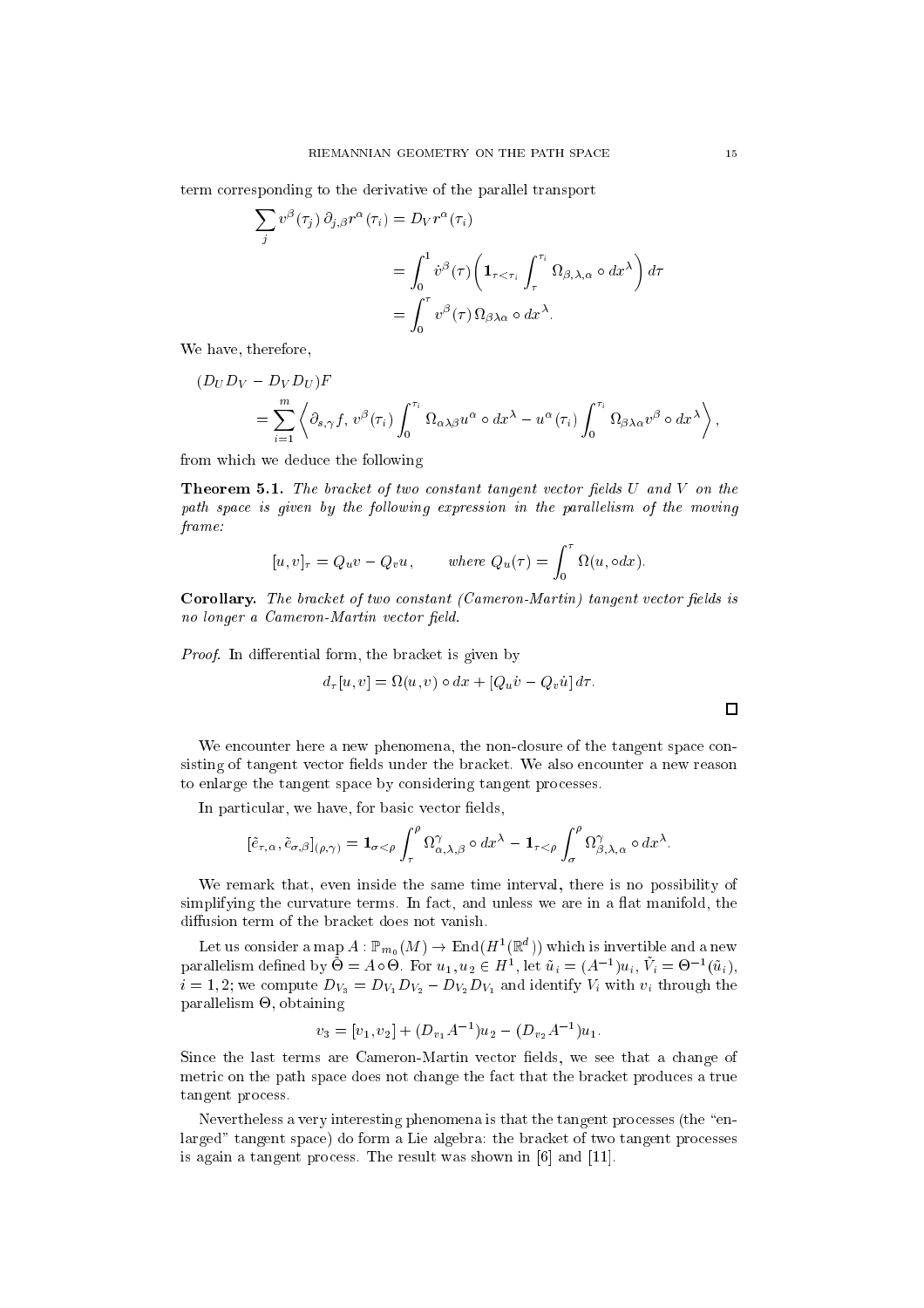**Theorem 5.2.** Given two smooth tangent processes  $\xi_1$  and  $\xi_2$  on  $\mathbb{P}_{m_0}(M)$ , there exists a tangent process  $\xi_3$  such that, denoting  $B = D_{\xi_1}D_{\xi_2} - D_{\xi_2}D_{\xi_1}$ , we have

$$
BF = D_{\xi_3}F.
$$

## 6. RIEMANNIAN CONNECTIONS

As we have recalled in 1.1, in finite dimensions, the Levi-Civita connection, the only Riemannian connection which is torsion free, is determined by the structure equations. As we have computed those on the path space, we can also consider the orresponding Levi-Civita onne
tion.

For  $U_i = t_{\tau \leftarrow 0}^p u_i, u_i \in H^1$ ,  $i = 1, 2, 3$ , and identifying again vector fields on the path spa
e with the orresponding Cameron-Martin pro
esses through the paraliensin, a Kiemannian connection without torsion (Levi-Civita connection), v $U_1U_2$ , will be defined by

$$
(\tilde{\nabla}_{u_1} u_2 \mid u_3) = \frac{1}{2} \big( \big( [u_1, u_2] \mid u_3 \big) - \big( [u_2, u_3] \mid u_1 \big) + \big( [u_3, u_1] \mid u_2 \big) \big).
$$

Using the expression for the bracket,

$$
([u_i, u_j] | u_k) = \int_0^1 \dot{u}_k \Omega(u_i, u_j) (\circ dx) + \int_0^1 \dot{u}_k [Q_{u_i} \dot{u}_j - Q_{u_j} \dot{u}_i] d\tau.
$$
 (6.1)

Integrating by parts

$$
\int_0^1 \dot{u}_1 \Omega(u_2, u_3)(\circ dx) = \int_0^1 \Omega_{\alpha\beta\lambda}^\gamma u_2^\alpha u_3^\beta \dot{u}_1^\gamma \circ dx^\lambda,
$$

we obtain

$$
\int_0^1 \left[ \int_\tau^1 \Omega^\gamma_{\alpha\beta\lambda} u_2^\alpha \dot{u}_1^\gamma \circ dx^\lambda \right] \dot{u}_3^\beta d\tau.
$$

The sum of the contributions of the Stratonovich integrals in expression  $(6.1)$  is equal to

$$
\frac{1}{2} \int_0^1 \Omega(u_1, u_2) (\circ dx) \dot{u}_3 + \frac{1}{2} \int_0^1 \left[ \int_\tau^1 \Omega(\dot{u}_1, \circ dx) (u_2) + \Omega(\dot{u}_2, \circ dx) (u_1) \right] \dot{u}_3 d\tau.
$$

Using the antisymmetry of the matrices  $Q$  we obtain:

**Theorem 0.1.** The Levi-Civita covariant derivative  $V_{u_1}u_2$  by two constant tangent vector fields has the following expression in the parallelism of the moving frame:

$$
d_{\tau}(\tilde{\nabla}_{u_1} u_2) = \frac{1}{2} \Omega(u_1, u_2)(\circ dx) + \left[ Q_{u_1} \dot{u}_2 + \frac{1}{2} \int_{\tau}^1 \Omega(\dot{u}_1, \circ dx)(u_2) + \frac{1}{2} \int_{\tau}^1 \Omega(\dot{u}_2, \circ dx)(u_1) \right] d\tau.
$$

We remark that the expression obtained is a tangent process with an anticipative bounded variation part.

Various other onne
tions an be dened on the path spa
e. We shall work in the sequel with a particular one, that we call the Markovian connection.

**Definition 6.2.** For two constant tangent vector fields  $U_1$ ,  $U_2$ , the Markovian covariant derivative is defined by

$$
[d_{\tau}^{p} \nabla_{U_{1}} U_{2}](p) = D_{U_{1}} [(\exp_{p(\tau)}^{-1})_{*}(d_{\tau}^{p} U_{2})].
$$

**This expression is Markovian in the sense that**  $a^2_T$  **[V**  $U_1U_2$ **]** depends only upon  $a_{\tau} \psi_2$  and  $\psi_1(\tau)$ .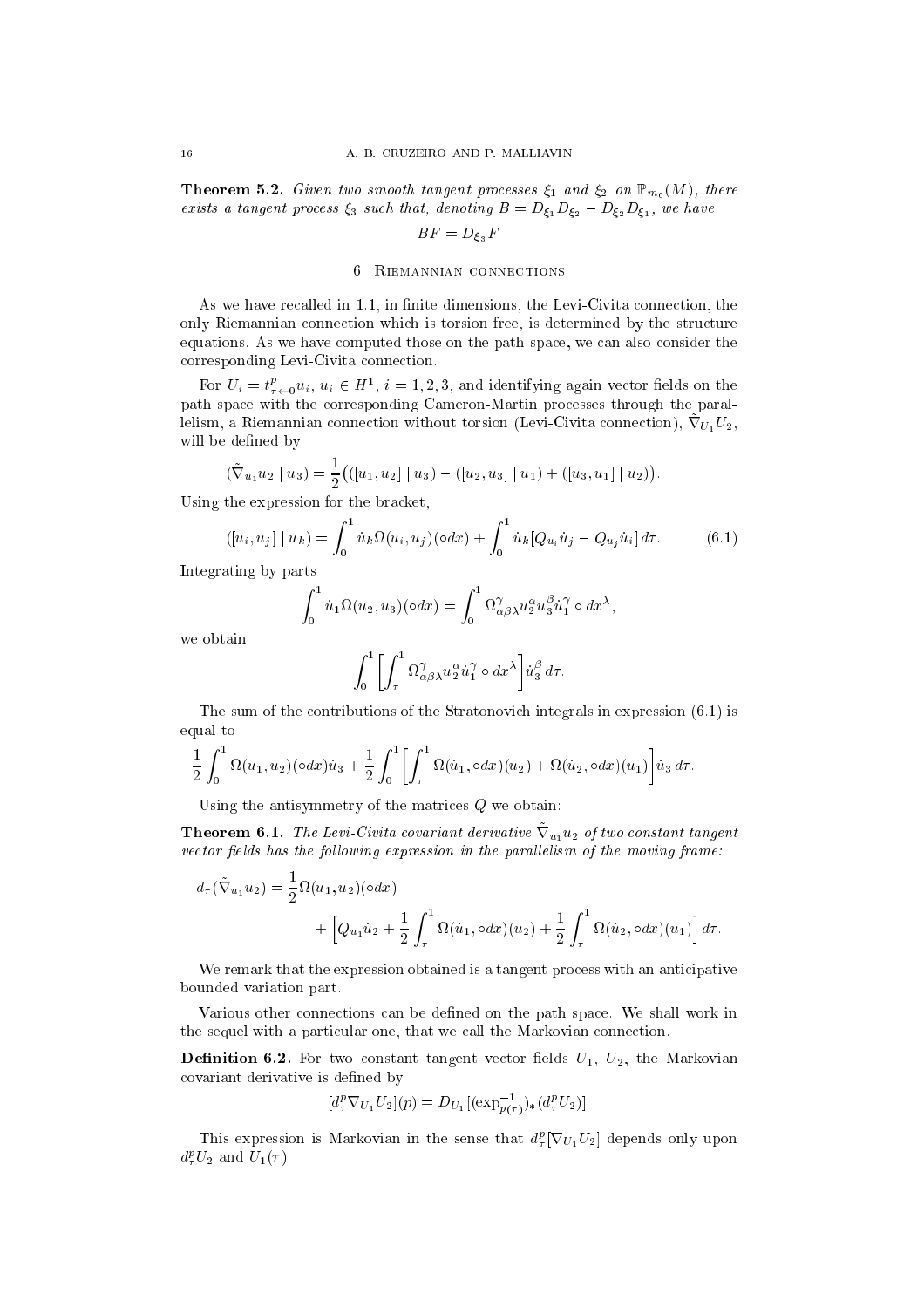**Theorem 6.3.** The Markovian connection is expressed in the parallelism by

$$
\frac{d}{d\tau}(\nabla_{u_1}u_2)=Q_{u_1}\dot{u}_2,
$$

for  $u_1, u_2 \in H^1$ .

*Proof.* Since  $U_2(p)(\tau) = t_{\tau \leftarrow 0}^r u_2(\tau)$ , we have

$$
\frac{d}{d\tau}[\Theta(\nabla_{U_1} U_2)] = \langle \omega, D_{U_1}(t^p_{\tau+0}) \rangle * \dot{u}_2(\tau)
$$

and the theorem of derivation of the parallel transport (section 2) gives the result.  $\Box$ 

We introduce the localization of the covariant derivative by the definition

$$
\nabla_{\tau,\alpha} Z = \nabla_{\bar{e}_{\tau,\alpha}} Z.
$$

For a tangent vector field  $Y$ , we have

$$
\nabla_Y Z = \sum_{\alpha=1}^d \int_0^1 \nabla_{\tau,\alpha} Z d_{\tau,\alpha}^p Y d\tau.
$$
 (6.2)

The Christoffel symbols of the Markovian connection are defined by

$$
\nabla_{\tau,\alpha}(\tilde{e}_{\sigma,\beta}) = \Gamma^{\gamma}_{\alpha\beta}(\tau,\sigma) \, \tilde{e}_{\sigma,\beta},
$$

where

$$
\Gamma^{\gamma}_{\alpha\beta}(\tau,\sigma) = \mathbf{1}_{\tau < \sigma} \int_{\tau}^{\sigma} \Omega^{\gamma}_{\alpha\lambda\beta} \circ dx^{\lambda}.
$$
 (6.3)

Theorem 6.4. The Markovian connection is Riemannian. Its torsion is given by

$$
T^{\gamma}(\tilde{e}_{\tau,\alpha},\tilde{e}_{\sigma,\beta})(s)=-\mathbf{1}_{\tau\vee\sigma\leq s}\int_{\tau\vee\sigma}^{s}\Omega_{\alpha\beta\lambda}^{\gamma}\circ dx^{\lambda}.
$$

*I* roof. Let  $U_i(0), i = 1, 2$ , denote the vector nears  $a_{\tau}U_i(0)$  read in the normal chart at  $\exp^{-1}_{p(\tau)}$  and  $g_{ij}$  the metric tensor of M read in this normal chart. The fact that the derivatives of  $g_{ij}$  vanish at the origin, implies that

$$
D_Y[g_{ij}\hat{U}_1{}^iU_2{}^j] = g_{ij}[D_Y\hat{U}_1{}^i]U_2{}^j + g_{ij}U_1{}^i[D_YU_2{}^j]
$$

and

$$
D_Y \hat{U}_1{}^i(\sigma) = d^p_\tau [\nabla_Y U_i(\sigma)]
$$

The expression for the torsion follows from the structural equations.

# $\Box$

# 7. WEITZENBÖCK FORMULAE

7.1. Energy identities and curvature. As we have recalled in section 1.2 energy identities are fundamental in Sto
hasti Analysis. They are at the basis of the definition of stochastic integrals of adapted processes and they allow to derive estimates for anticipative stochastic integrals. On the Wiener space the energy equality for anticipative integrals is:

$$
E\left|\int_0^1 u_\tau \, dx(\tau)\right|^2 = E\int_0^1 |u_\tau|^2 \, d\tau + E\int_0^1 \int_0^1 D_\tau u_\sigma \cdot D_\sigma u_\tau \, d\tau \, d\sigma
$$

In Differential Geometry formulae of the type

$$
dd^* + d^*d = -\Delta + Ric,
$$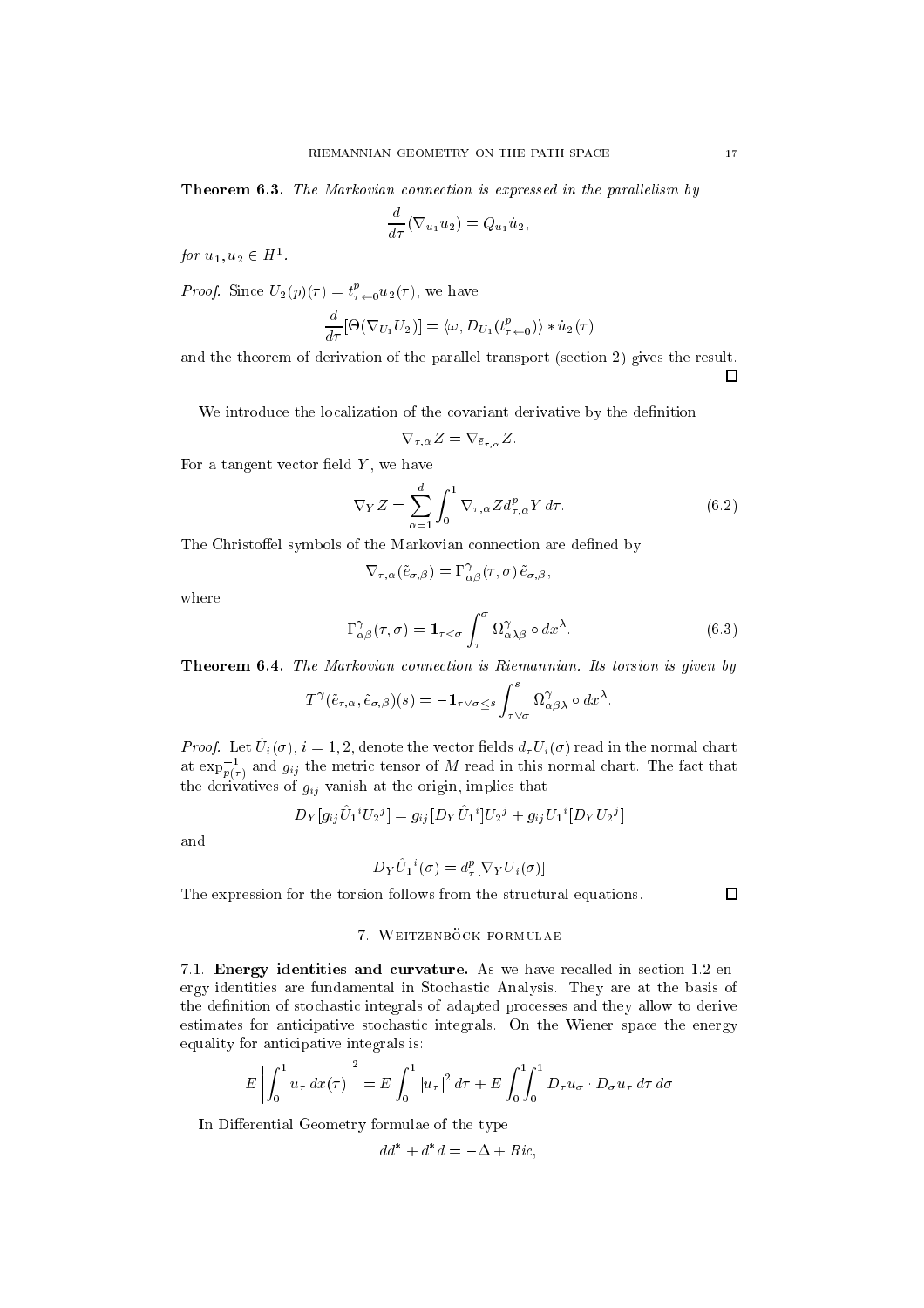where a udenote the adjoint of the exterior derivative with respect to the Riemann measure  $dm$  and Ric is the Ricci tensor associated with the Levi-Civita connection with torsion, one has

$$
dd^* + d^*d = -\Delta + Ric + \hat{T},
$$

where  $T(e_j) = \sum_{i=1}^a (\nabla_{e_i} \cdot T)(e_j, e_i)$ . If we consider Weitzenböck formulae (with respe
t to Levi-Civita onne
tion) on <sup>1</sup> forms !z (z denotes the dual orrespondent vector field) we obtain

$$
\int |d^*z|^2 dm + \int |d\omega_z|^2 dm = \int |\nabla z|^2 dm + \int \langle Ric \, z, z \rangle dm,
$$

which is equivalent to

$$
\int |d^*z|^2 dm = \sum_{i,j} \int (\nabla_{e_i} z \mid e_j) (\nabla_{e_j} z \mid e_i) dm + \int \langle Ricz, z \rangle dm,
$$

where  $\{e_i\}$  denotes an orthonormal basis of the tangent space.

This corresponds to the energy identity written in the Wiener space with respect to the underlying Gaussian measure. We may say, in an equivalent way, that the Ricci tensor of the Wiener space is equal to the identity. This result was obtained by Shigekawa in  $[23]$ .

 $\ln \Box = \mu a + a \, a$  denotes the Kham-Hodge operator on forms of degree one, the semigroup  $e^{-t\Delta}f$  satisfies

$$
\frac{\partial}{\partial t}(de^{-t\Delta}f) = dd^*de^{-t\Delta}f = \Box(de^{-t\Delta}f),
$$

since  $ddu = 0$ . The problem of estimating the commutator between  $de^{-t\Delta}$  and  $e^{-t\Delta}$  reduces to estimating the commutator between the operators  $\Delta$  and  $\square$  on differential forms (cf.  $[1]$  for a development of this point of view).

On the Wiener spa
e Mehler's formula gives an expli
it representation of the semigroup associated to the Ornstein-Uhlenbeck operator  $\mathcal{L}f = -\delta df$ . The commutation relation reads

$$
d(e^{-t\mathcal{L}}f) = e^{-t}(e^{-t\mathcal{L}}df)
$$

and is at the basis of Meyer's inequalities  $(cf. [21])$ .

7.2. First order ommutation relations. An energy identity, as we have seen in paragraph 1.2, follows from a ommutation relation between derivatives and divergences which means, in the case of adapted vector fields, between derivatives an (Itô) stochastic integrals. We are therefore interested in studying such relations on the path spa
e.

We have the following

Theorem 7.1. Given an adapted tangent vector field  $Z$  such that the process  $\dot{z}$ satisfies  $\int_0^1 ||\dot{z}(\tau)||_{2,p} d\tau < +\infty$  for some  $p > 1$  we have

$$
D_{\tau,\alpha} \int_0^1 d^p_{\sigma} Z \cdot dp(\sigma) = \int_0^1 d^p_{\sigma} (\nabla_{\tau,\alpha} Z) \cdot dp(\sigma) + d^p_{\tau,\alpha} Z - \frac{1}{2} \int_\tau^1 (Ric \, \dot{z})^{\alpha} d\tau.
$$

Proof. We start from the characterization of the Itô integral on the path space,

$$
\int_0^1 d^p_\sigma Z \cdot dp(\sigma) = \int_0^1 \dot{z}_\alpha dx^\alpha
$$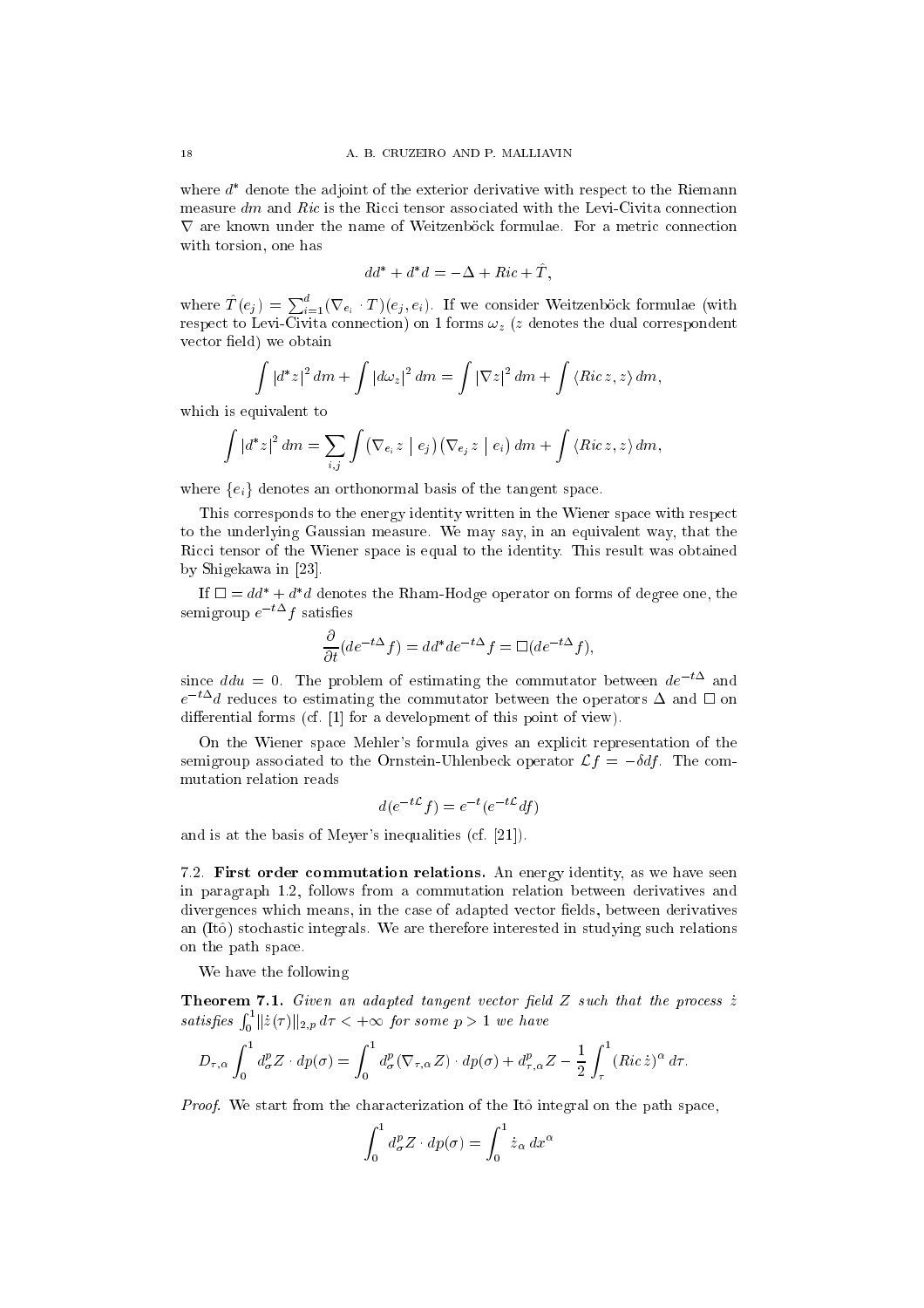and we observe that, by the intertwining theorem, the derivation  $D_{\tau,\alpha}$  corresponds, on the Wiener spa
e, to the derivation with respe
t to the tangent pro
ess

$$
\xi_{\tau,\alpha}(\sigma) = \mathbf{1}_{\tau < \sigma} \varepsilon_{\alpha} + \int_{\tau}^{\sigma} \left( \int_{\tau}^{s} \Omega(\circ dx, \varepsilon_{\alpha}) \right) \circ dx(s).
$$

By theorem 3.4,

$$
D_{\xi} \int_0^1 \dot{z} \cdot dx = \int_0^1 (D_{\xi} \dot{z}) \cdot dx + \int_0^1 \dot{z} \cdot d\xi.
$$

We have  $\dot{z}_\sigma = r^{-1} (d^p_\sigma Z)$  and we derivate parallel transport by making the derivative at the point  $p(\tau)$  and using the normal chart centered at this point. From the formulae of the derivative of the parallel transport and the denition of the Markovian connection it follows that

$$
\left[D_{\tau,\alpha}\,\dot{z}\right]_{\sigma}^{\beta}=\left[r^{-1}\left(d_{\sigma}^{p}\nabla_{\tau,\alpha}Z\right)\right]^{\beta}-\Gamma_{\alpha\gamma}^{\ \beta}(\tau,\sigma)\,\dot{z}_{\tau}^{\gamma},
$$

where  $\Gamma$  denotes the Christoffel symbols defined in (6.3).

Concerning the second term,

$$
\int_0^1 \dot{z} \cdot d\xi = \dot{z}^\alpha(\tau) - \int_\tau^1 \left( \int_\tau^\sigma \Omega(\circ dx, \varepsilon_\alpha) \right) \dot{z}(\sigma) \cdot dx(\sigma)
$$

$$
- \frac{1}{2} \int_0^1 \sum_{\beta, \gamma} \dot{z}^\gamma(\sigma) d\Gamma_\alpha{}_\gamma^\beta(\tau, \sigma) \cdot dx^\beta(\sigma).
$$

Since  $a_1 \alpha_{\gamma}(\tau, \sigma) \cdot a x^{\gamma}(\sigma) = \alpha_{\alpha\beta\gamma} a\tau$ , we obtain the result.

We observe that the Markovian connection appears naturally when dealing with first order commutation relations on the path space.

An analogous formula for derivating Stratonovi
h sto
hasti integrals may be derived. Under suitable assumptions on the tangent vector field  $Z$ , it reads

$$
D_{\tau,\alpha} \int_0^1 d_{\alpha}^p Z \circ dp(\sigma) = \int_0^1 d_{\sigma}^p (\nabla_{\tau,\alpha} Z) \circ dp(\sigma) + d_{\tau,\sigma}^p Z \tag{7.1}
$$

 $(cf. [6]).$ 

7.3. A first result for adapted tangent vectors. Using Bismut's characterization of the divergence in terms of stochastic integrals, together with the commutation relations of the last paragraph, we may derive a first energy identity for adapted vector fields on the path space.

A differential form of degree p on the path space is given by a functional  $\rho \in$  $W_{rq} (\mathcal{P}_{m_0}(M); [H^1]^{\wedge p}).$ 

Definition 7.2. Given a form of degree 1 its coboundary is defined by

$$
\langle d\rho, Z_1 \wedge Z_2 \rangle = D_{Z_1}(\langle \rho, Z_2 \rangle) - D_{Z_2}(\langle \rho, Z_1 \rangle) - \langle \rho, [Z_1, Z_2] \rangle.
$$

Granted the Hilbertian structure of the underlying tangent space, differential forms of degree 1 may be identied with linear fun
tionals on the spa
e of tangent ve
tor fields.

 $\Box$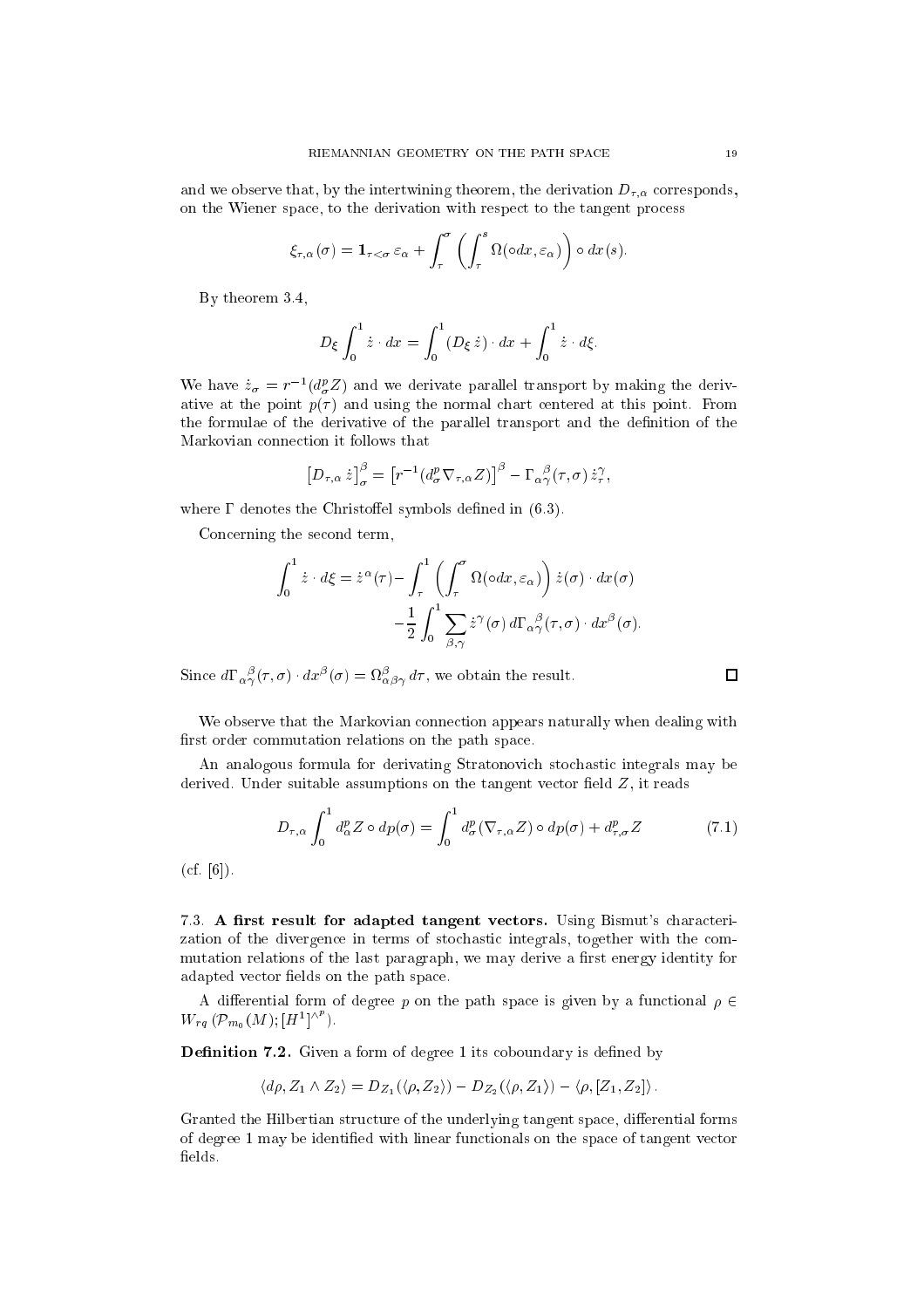Let  $Z$  be a tangent vector field on the path space. We have

$$
E(\delta(Z))^2
$$
  
= $E(D_Z(\delta Z))$   
= $E\left(\sum_{\beta} \int_0^1 d_{\sigma,\beta}^p Z \left[D_{\alpha,\beta} \int_0^1 \left(d_\tau^p Z + \frac{1}{2} (Ric Z)_\tau\right) \cdot dp(\tau) \right] d\sigma\right)$   
= $E\left(\sum_{\beta} \int_0^1 d_{\sigma,\beta}^p Z \left[\int_0^1 d^p_\tau (\nabla_{\sigma,\beta} Z) + \frac{1}{2} \nabla_{\sigma,\beta} (Ric Z)_\tau \cdot dp(\tau) \right] d\sigma\right) + I,$ 

where

$$
I = E||Z||_{H^1}^2 + \frac{1}{2}E(Ric Z | Z)_{H^1}
$$
  

$$
- \frac{1}{2}E\left(\sum_{\beta} \int_0^1 d_{\sigma,\beta}^p Z\left(\int_{\sigma}^1 Ric\,(d_{\tau}^p Z) + Ric(Ric Z)_{\tau}^{\beta} d\tau\right)\right).
$$

Then we de
ompose

$$
\nabla_{\sigma,\beta}\left(Ric Z_{\tau}\right) = \left[\nabla_{\sigma,\beta} Ric\right] Z_{\tau} + Ric\left[\nabla_{\sigma,\beta} Z\right]_{\tau}
$$

The first term gives rise to a stochastic integral which is again a divergence, namely

$$
E\left(\sum_{\beta}\int_{0}^{1}\delta(\nabla_{\sigma,\beta}Z)d^{p}_{\sigma,\beta}Z d\sigma\right) = E\left(\sum_{\beta}\int_{0}^{1}D_{\nabla_{\sigma,\beta}Z}(d^{p}_{\sigma,\beta}Z)d\sigma\right)
$$

$$
= E\left(\sum_{\alpha,\beta}\int_{0}^{1}\int_{0}^{1}d^{p}_{\tau,\alpha}(\nabla_{\sigma,\beta}Z)D_{\tau,\alpha}(d^{p}_{\sigma,\beta}Z)d\tau d\sigma\right)
$$

Now  $D_{\tau,\sigma}(d^r_{\sigma,\beta} Z) = d^r_{\sigma,\beta}(V_{\tau,\alpha} Z) - d^r_{\sigma,\beta}(I_{\tau,\alpha} Z).$ 

Since Z is adapted and  $d_{\sigma,\beta}^r \Gamma_{\tau,\alpha}$  is only different from zero when  $\tau < \sigma,$  this last term does not contribute to the integration. We end up with

$$
E(\delta(Z))^2 = E\left(\sum_{\alpha,\beta} \int_0^1 \int_0^1 d^p_{\sigma,\beta} (\nabla_{\tau,\alpha} Z) d^p_{\tau,\alpha} (\nabla_{\sigma,\beta} Z) d\tau d\sigma\right) + I.
$$

Finally, the fact that, for the 1-differential form associated to  $Z$  we have

$$
\langle d\rho, \tilde{e}_{\tau,\alpha} \wedge \tilde{e}_{\sigma,\beta} \rangle = -(\tilde{e}_{\tau,\alpha} | \nabla_{\sigma,\beta} Z) + (\tilde{e}_{\sigma,\beta} | \nabla_{\tau,\alpha} Z) + (\tilde{T}((\tau,\alpha),(\sigma,\beta)) | Z),
$$

allows to deduce the following result (cf. [6] for details):

**Theorem 7.3.** There exists two operators on  $H<sup>1</sup>$ ,  $A<sup>0</sup>$  and  $A<sup>1</sup>$  such that, for any  $smooth\ adapted\ tangent\ vector\ field\ Z\ we\ have$ 

$$
E(\delta(Z))^2 + E||d\rho_Z||^2 = E||\nabla Z||_{H^1 \otimes H^1}^2 + E(A^0(Z) | Z) + E(A^1(DZ) | Z),
$$

where  $A^0$  and  $A^1$  are given by  $H^1$ -operators with integral kernels defined in terms of sto
hasti integrals.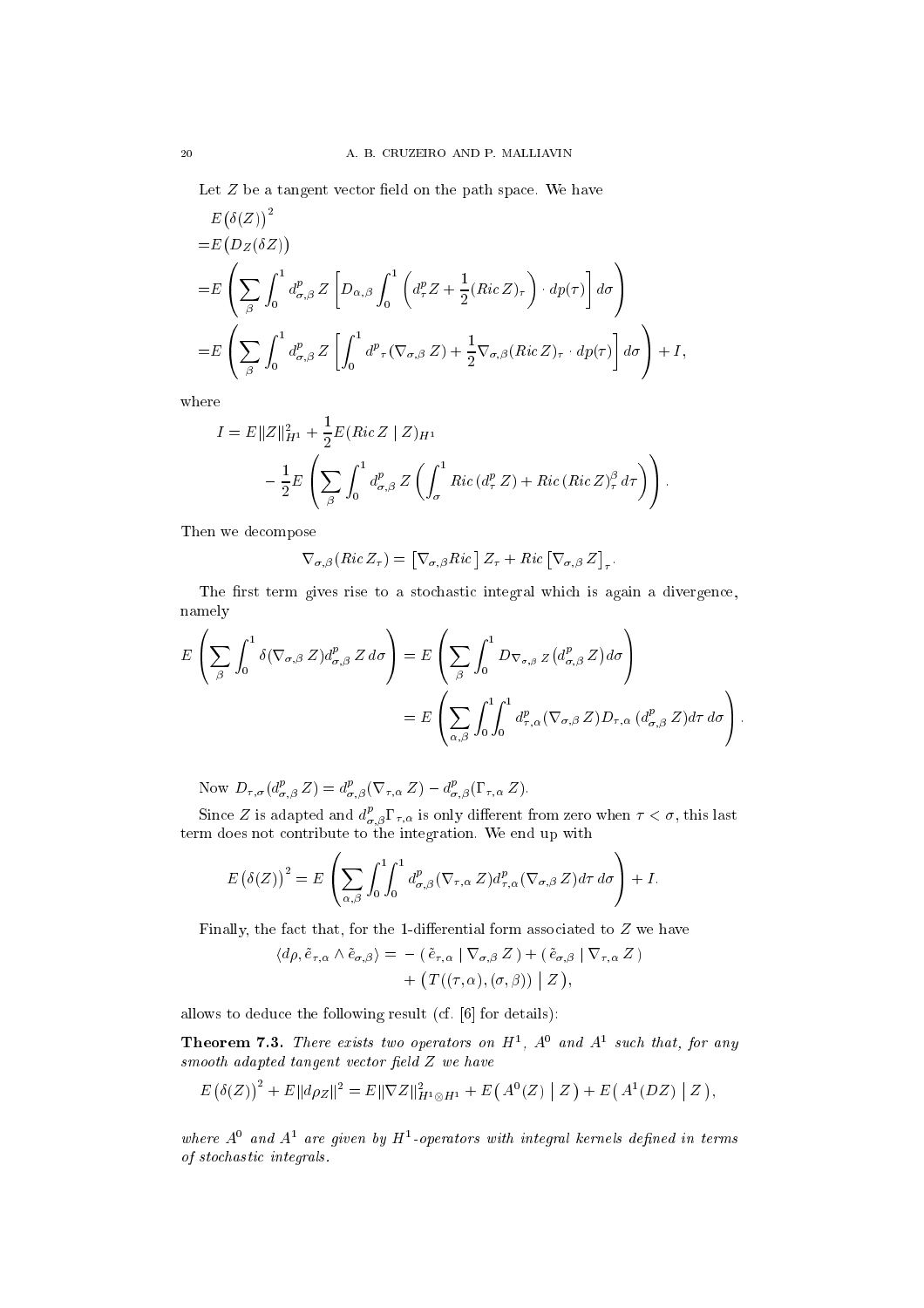This first result shows that, even for adapted vector fields, a Weitzenböck formula on the path space with respect to the Markovian connection gives rise to first order non trivial terms. At this stage we have onsidered the Markovian onne
tion mainly because it naturally appears when dealing with first order commutation formulae, as seen in last paragraph. On the other hand derivating on the path space means derivating on the Wiener space with respect to tangent processes; as we have seen, assumptions on the *second* derivatives of  $Z$  are needed to define  $DZ$ . One could of course expect things to be easier for Levi-Civita connection. In fact, this is far from being the ase.

We first notice that, since we have an explicit control of the expressions  $A^0$  and  $A<sup>1</sup>$  in terms of stochastic integrals, we can show that

$$
E(\delta(Z))^2 + E||d\rho_Z||^2 < +\infty
$$

under suitable integrable assumptions on the vector field  $Z$  (cf. [6]).

Now let us consider a Weitzenböck-type formula valid for such vector fields Z. It should be given by

$$
E(\delta(Z))^2 + E||d\rho_Z||^2 = E||\tilde{\nabla}Z||_{H^1 \otimes H^1}^2 + E(\tilde{\mathcal{R}}(Z) | Z). \tag{7.2}
$$

The left-hand side of this equality being finite, let us look at  $E\|\nabla Z\|_{H^1\otimes H^1}^2$ according to the expression obtained in Theorem 6.1 for the Levi-Civita covariant derivative. It is given in terms of a tangent process and therefore the  $H^1$ -norm will be infinite. We encounter here the problem already mentioned in paragraph 3 of the difficulty of defining a Riemannian metric for tangent processes.

More precisely we have:

**Theorem 7.4** (Explosion of the Levi-Civita Ricci tensor [6]). The right-hand side of the identity  $(7.2)$  is a sum of two infinite terms even when the sum is finite.

To prove this result we may take  $\{\varphi_k\}$  an orthonormal basis of the space  $H^1$  and write

$$
E\|\tilde{\nabla}Z\|^2 = \sum_{k,l} \left(\tilde{\nabla}_{\varphi_l}Z \bigm\vert \varphi_k\right)_{H^1}.
$$

Using Theorem  $6.1$ , the first term corresponds to

$$
\frac{1}{2}E\sum_{k,l}\left[\int_0^1\Omega_{\alpha\beta\lambda}^{\quad\gamma}\,\varphi_l^\alpha\,Z^\beta\,\dot{\varphi}_k^\gamma\,dx^\lambda\right]^2
$$

and the energy identity for Itô integrals implies

$$
\sum_{k} [\dot{\varphi}_{k}(\tau)]^{2} = +\infty \quad \forall \tau.
$$

7.4. A modified Riemannian metric. In [5] a Riemannian metric which takes into account the perturbation of the divergence due to the Ricci curvature term was considered. With respect to a connection defined accordingly, the first order ommutation formula has a simplied expression.

We consider in  $H$  the scalar product:

$$
((h_1 \mid h_2)) = (\hat{h}_1 \mid \hat{h}_2)_{H^1},
$$

where

$$
\hat{h}(\tau) = h(\tau) + \frac{1}{2} \int_0^{\tau} Ric(h) ds,
$$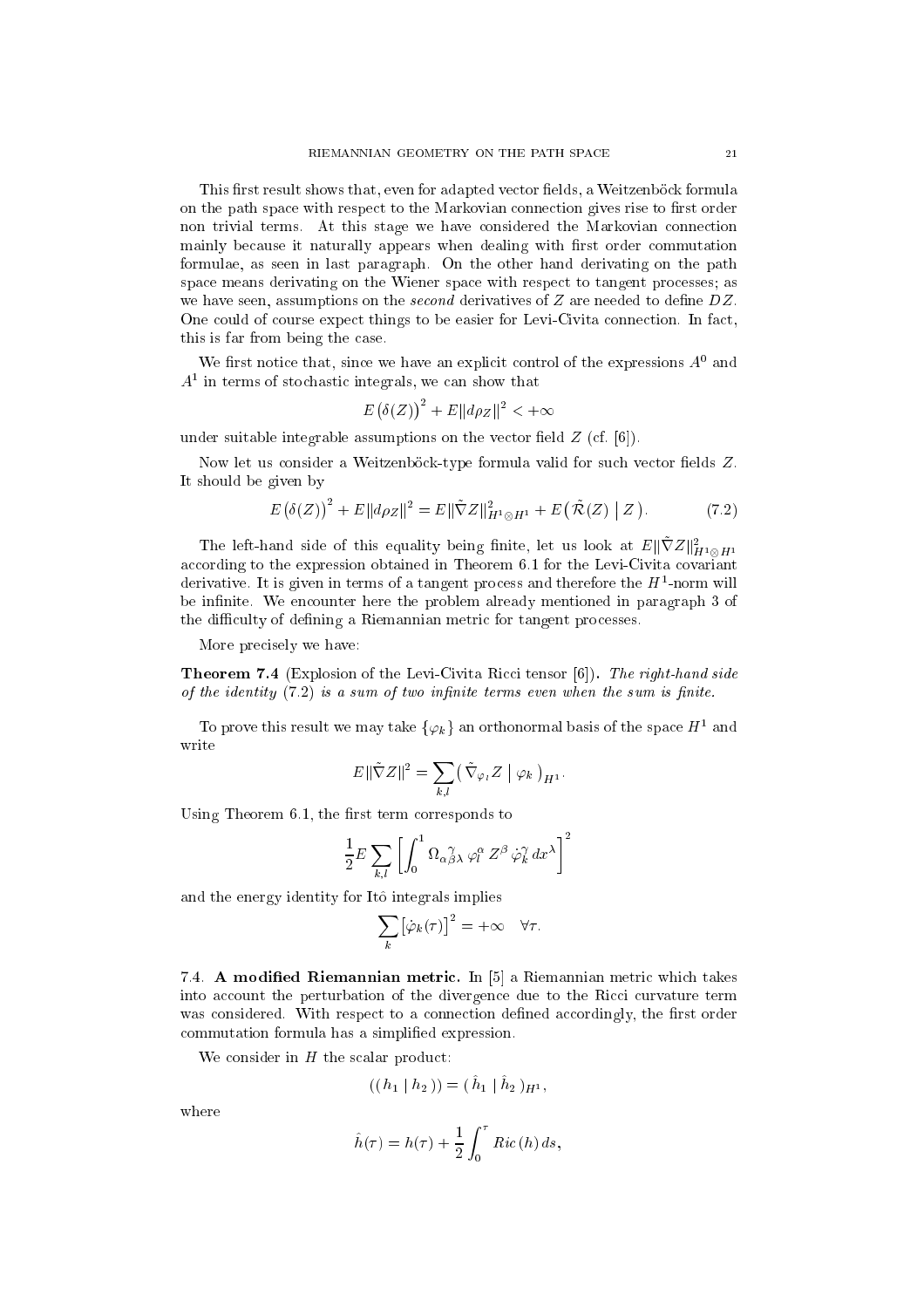and we define the covariant derivative of a constant tangent vector field on the path space  $Z$  with respect to  $h$  by

$$
\left(\hat{\nabla}_h Z\right)(\tau) = \int_0^{\tau} \Omega(\circ dx, h) \,\hat{z}(\tau).
$$

Then the following relation with the Markovian covariant derivative holds:

$$
\hat{\nabla}_h Z = \nabla_h \hat{Z}.
$$

The modified connection is still Riemannian and has a torsion.

**Theorem 7.5** (Commutation formula). For  $z, h \in H$ , the following identity holds:

$$
D_h \delta(z) = \delta(\nabla_h z) + ((z \mid h)).
$$

We consider vector fields, which are of the form

$$
Z(p)(\tau) = \sum_{k,\alpha} f_{k\alpha}(p) v_{k\alpha}(\tau)
$$

where  $f_{k\alpha}$  are cylindrical functions on  $\mathbb{P}_{m_0}(M)$  and  $v_{k\alpha}$  are the adapted vector fields defined by

$$
\dot{v}_{k\alpha}(\tau) = \mathbf{1}_{\tau_k < \tau < \tau_k + 1} \varepsilon_\alpha
$$

for a partition  $\{\tau_k\}$  of the interval [0, 1].

Such processes were called by Fang (cf. [12]) simple processes.

The Weitzenböck formula corresponding to the covariant derivative  $\hat{\nabla}$  allows to deduce the following estimation  $(cf. [5])$ :

**Theorem 7.6.** There exists a constant  $c > 0$  such that

$$
E(\delta Z)^2 \le c(E||Z||^2 + E||\hat{\nabla}Z||^2)
$$

for every simple process  $Z$ .

#### 8. ANTICIPATIVE INTEGRALS AND WEITZENBÖCK FORMULAE

As we have dis
ussed in se
tion 4, in the Riemannian setting the notion of anticipative (Skorohod) integral no longer coincides, as is the case in  $\mathbb R$  , with the notion of divergen
e with respe
t to Wiener measure in a dire
t way. In fa
t, not only there is a correction term due to the Ricci tensor of the underlying manifold (already present in the adapted ase) but an extra term involving the urvature appears (cf. formula  $(4.1)$ ). In this section, when referring to anticipative stochastic integrals on the path spa
e, we shall be talking in fa
t about divergen
es.

To obtain LP -estimates for su
h divergen
es, it is enough to pro
eed by approximation by adapted vector fields and use the Weitzenböck formulae already developed for these fields

For  $q > 1$  we denote  $\mathbb{D}_1^*$  the completion of the space of simple processes under the norm

$$
||Z||_{\mathbb{D}_{1}^{q}}^{q} = E\left(\int_{0}^{1} |Z(\tau)|^{2} d\tau\right)^{\frac{q}{2}} + E\left(\int_{0}^{1} \int_{0}^{1} |D_{\sigma} Z(\tau)|^{2} d\tau, d\sigma\right)^{\frac{q}{2}}
$$

By an approximation procedure Fang showed in  $[12]$  that, if  $Z$  belongs to a space  $\mathbb{D}^*_1$  for some  $q>z,$  then the divergence of  $z$  exists and

$$
\|\delta(Z)\|_{L^2} \le c_q \|Z\|_{\mathbb{D}_1^q}.
$$

 $\overline{\phantom{a}}$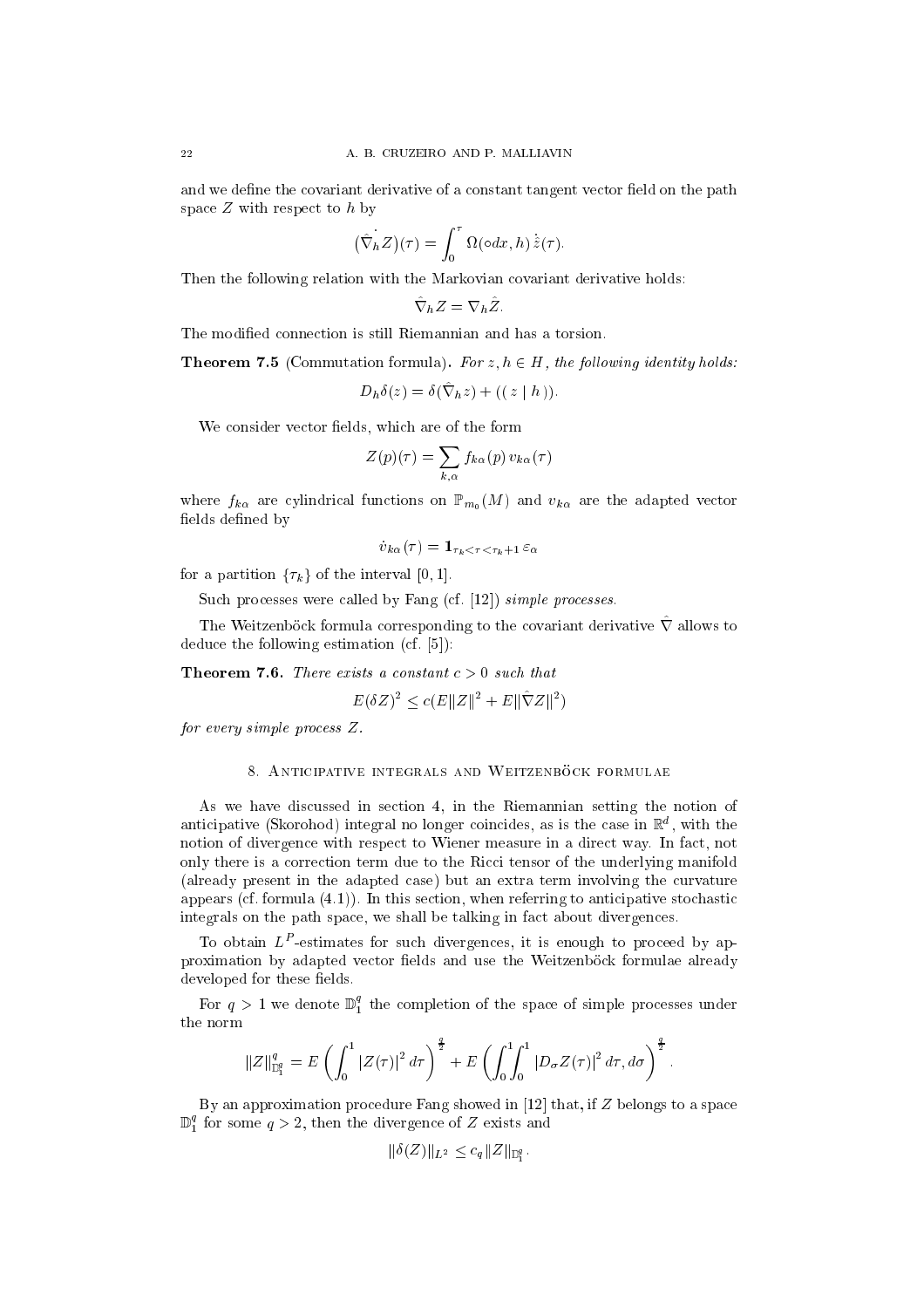The same kind of approximation methods were used  $[6]$  with respect to the Markovian connection as well as in  $[5]$  with respect to the modified connection dis
ussed in paragraph 7.4.

At this stage we ould ask ourselves whether the passage from the adapted to the non adapted case is really a source of extra difficulties (with respect to the Wiener spa
e situation). So far we have only looked at this passage from the point of view of estimating norms and not tried to obtain losed ommutation formulae for anticipative vector fields.

The first order commutation relation for adapted fields has shown that

$$
D_{\sigma}(\delta Z) = \delta(\nabla_{\sigma} Z) + B(Z),
$$

where

$$
B(Z) = d_{\sigma}^{p} Z - \frac{1}{2} \int_{\sigma}^{1} Ric(\dot{Z}) d\tau + \frac{1}{4} \int_{\sigma}^{1} Ric(Ric(Z)) d\tau
$$

$$
+ \frac{1}{2} (Ric Z)_{\sigma} + \frac{1}{2} \int_{\sigma}^{1} [\nabla Ric](z) \cdot dx(\tau).
$$

Let  $Z$  be an adapted tangent vector field and  $f$  a smooth functional on the path spa
e. We have

$$
D_{\sigma}(\delta(fZ)) = D_{\sigma}(f\delta Z - D_Zf)
$$
  
=  $(D_{\sigma}f)\delta Z + f\delta(\nabla_{\sigma}Z) + fB(Z)Z - D_{\sigma}D_Zf$ 

On the other hand,

$$
\delta(\nabla_{\sigma}(fZ)) = f\delta(\nabla_{\sigma}Z) - D_{(\nabla_{\sigma}Z)}f + (D_{\sigma}f)\delta Z - D_{Z}D_{\sigma}f.
$$

So, apart from the modification due to the Ricci tensor of the manifold, the difference between  $D_{\sigma}(\delta(fZ))$  and  $\delta(\nabla_{\sigma}(fZ))$  makes intervene the structure equations, which are, as we have seen, nontrivial on the path space.

We refer to [13] for developments of first order commutation formulae.

Let  $\Delta_1$  denote the Laplacian on 1-forms associated to the Markovian connection, namely:

$$
\Delta_1 Z = -\nabla^* \nabla Z.
$$

We have

$$
D_{\tau,\alpha}(Y | \nabla_{\tau,\alpha} Z) = (\nabla_{\tau,\alpha} Y | \nabla_{\tau,\alpha} Z) + (Y | \nabla_{\tau,\alpha} (\nabla_{\tau,\alpha} Z))
$$

and, since  $E(\Delta_1 Z | Y) = -E(\nabla Z | \nabla Y)$ , we derive the following expression, which holds for general (not necessarily adapted) vector fields  $Z$ :

$$
d_{\sigma,\beta}^{p}(\Delta_{1}Z) = \sum_{\alpha} \int_{0}^{1} d_{\sigma,\beta}^{p}(\nabla_{\tau,\alpha}^{2}Z) d\tau - \int_{0}^{1} d_{\sigma,\beta}^{p}(\nabla_{\tau,\alpha}Z) \circ dx^{\alpha}(\tau)
$$

$$
- \frac{1}{2} \int_{0}^{1} Ric \left(\nabla_{\tau,\alpha}Z\right)_{(\sigma,\beta)} \circ dx^{\alpha}(\tau), \tag{8.1}
$$

where the Stratonovich integral is to be taken in the Stratonovich-Skorohod sense.

Let us denote by  $\Box$  the de Rham-Hodge Laplacian,  $\Box = d\delta + \delta d$ , on forms of degree one.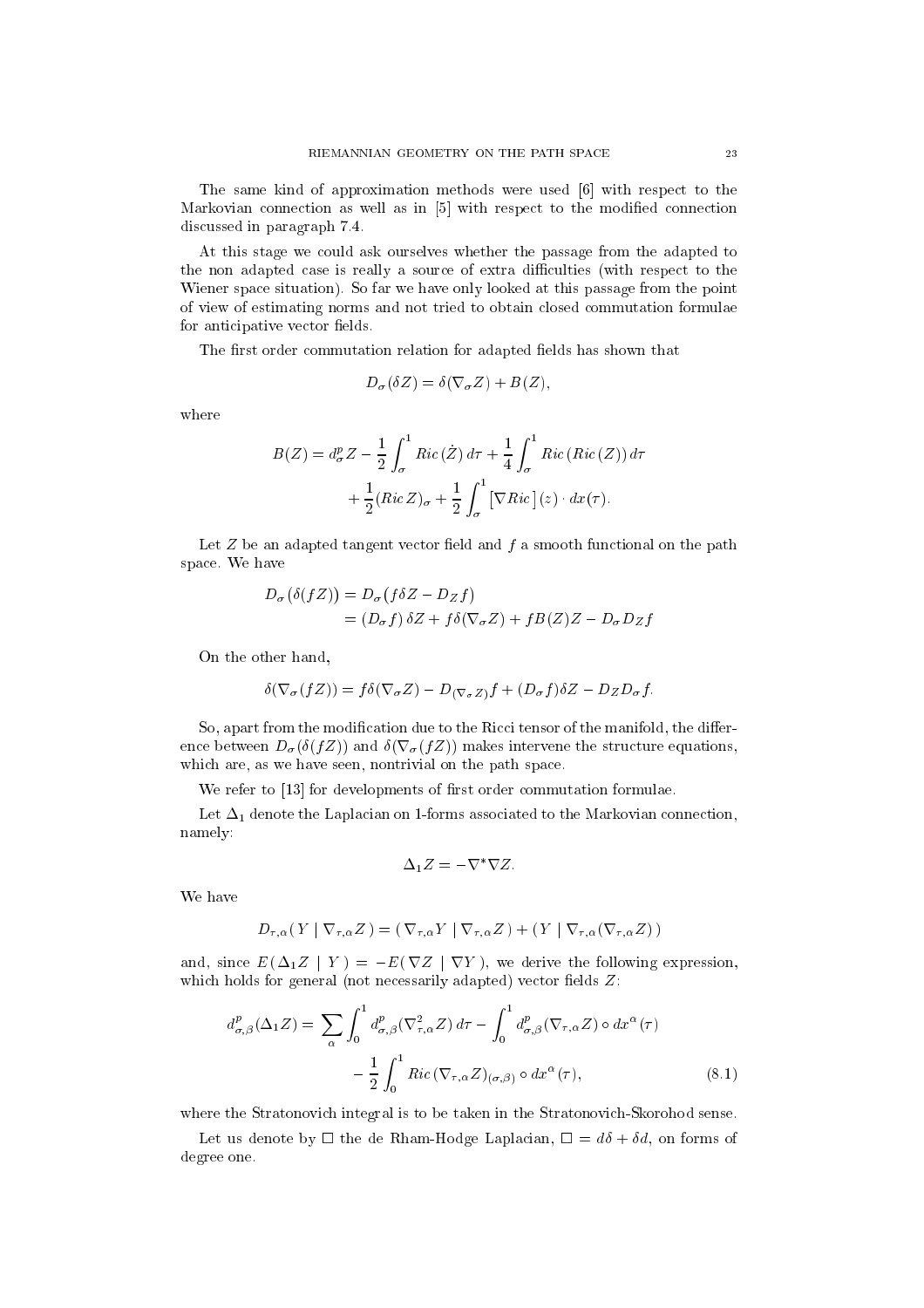**Theorem 8.1.** There exists an operator on  $H<sup>1</sup>$ , A, such that, for any smooth  $tangent$  vector field  $Z$  we have

$$
(\Box + \Delta) Z_{(\sigma,\beta)} = A(Z)_{(\sigma,\beta)} +
$$
  

$$
\sum_{\alpha,\gamma} \int_0^1 \int_0^1 D_{\rho,\gamma} \dot{z}_{\tau,\alpha} \left[ d^p_{\sigma,\beta} T(\rho,\gamma), (\tau,\alpha) \right] - d^p_{\rho,\gamma} T(\tau,\alpha), (\sigma,\beta)) d\tau d\rho,
$$

where A has an integral kernel defined in terms of stochastic integrals.

## 9. Adapted differential geometry

We are interested in considering Weitzenböck formulae for exact differential forms  $\omega = df$ . If  $\mathcal L$  denotes the Ornstein-Uhlenbeck operator on the path space, defined by

$$
\mathcal{L}f = -\delta Df,\tag{9.1}
$$

this means computing the commutator between  $d\mathcal{L}f$  and  $\Delta_1(df)$ .

In this section (and following [8]) we consider a type of renormalization that consists in restricting identities (such as Weitzenböck formulae) to adapted vector fields. We refer also to  $[4]$  where, in the same spirit, a modified Markovian connection has been defined.

In a properly defined adapted differential geometry many identities simplify drastically. The main result is that, through this renormalization by restriction the Ricci tensor asso
iated to the Markovian onne
tion on the path spa
e is equal to the identity. In adapted differential geometry 1-differential forms are not identified via the Hilbertian structure with vector fields; this allows to consider simultaneously closed forms and adapted vector fields in duality.

Let us consider the family of projectors on  $H^1 = H^1([0,1];\mathbb{R}^d)$ ,  $\Pi_{\sigma}$ , for  $\lambda \in [0,1]$ , defined by

$$
d_{\tau}(\Pi_{\lambda}z) = \mathbf{1}_{\tau < \lambda}\dot{z}(\tau).
$$

This family corresponds to the Itô time filtration.

We consider  $\mathfrak{A}$ , the group of unitary transformations of  $H^1$  that commute with the projectors  $\Pi_{\sigma}$ , thus restricting the group of all unitary transformations which would a priori define the "orthonormal frames" on the path space.

Denoting, respectively,  $GL(d)$  and  $O(d)$  the linear group and the orthogonal group of  $\mathbb R$  , and  $\mathbb F(*)$  the bounded measurable maps of  $[0,1]$  into  $\ast$ , we can identify  $\mathbb{P}(O(d))$  and  $\mathbb{P}(GL(d))$  to, respectively  $\mathfrak A$  and to the group of bounded linear transformations of  $H^1$  commuting with the family  $\Pi_{\sigma}$ , through the following action:

$$
(u * z)(\tau) = \int_0^{\tau} u(\sigma) \dot{z}(\sigma) d\sigma.
$$

The Lie algebra of the group  $\mathfrak{A}$  can be identified with  $\mathbb{P}(\text{so}(d))$ .

**Definition 9.1.** We call *frame* at a point  $p \in \mathbb{P}_{m_0}(M)$  an isometric surjective map of  $H<sup>1</sup>$  into the space of tangent vector fields on the path space.

We call *adapted frame* a frame which intertwines with the family of projection operators on the space of tangent vector fields defined by:

$$
\begin{aligned} (\Pi_{\lambda}(Z))(\tau) &= Z_{\tau} \quad \forall \tau < \lambda, \\ (\Pi_{\lambda}(Z))(\tau) &= t_{\tau \leftarrow \lambda}^p(Z_{\lambda}) \quad \forall \tau > \lambda. \end{aligned}
$$

The frame bundle  $O(\mathbb{P}_{m_0}(M))$  will consist of the collection of all adapted frames.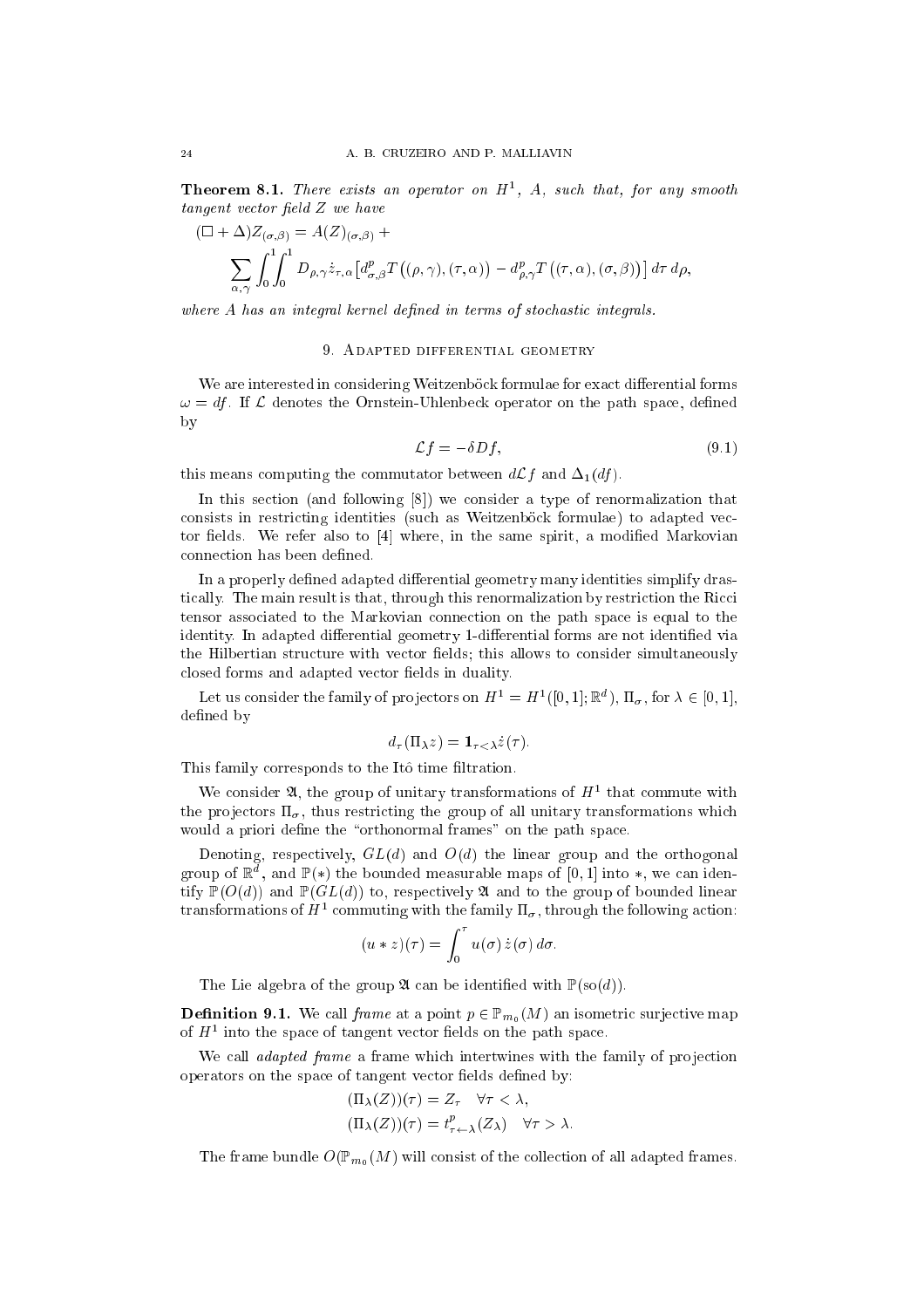Using the notation - already used for the anoni frame dened by the parallel transport,  $\Theta(Z)_{\tau} = t^p_{0 \leftarrow \tau} Z_{\tau} = z_{\tau}$ , the map  $z \stackrel{X}{\rightarrow} \Theta_p^{-1}(u * z)$  defined for  $u \in h$ ,  $z \in H^1$ , is a bijective isomorphism from  $\mathfrak{A} \times \mathbb{P}_{m_0}(M)$  to  $O(\mathbb{P}_{m_0}(M))$ .

Let  $\sigma(p) = \chi(e, p)$ , where e denotes the constant path equal to the identity;  $\sigma$  is the section of the bundle of adapted frames. If  $\varphi: O(\mathbb{P}_{m_0}(M)) \to \mathbb{P}_{m_0}(M)$  denotes the canonic projection, then  $\varphi \circ \sigma = \mathrm{Id}_{\mathbb{P}_{m_0}(M)}$ .

For fixed  $u \in \mathfrak{A}$ , the map

$$
Q_u: O(\mathbb{P}_{m_0}(M)) \to O(\mathbb{P}_{m_0}(M))
$$
  

$$
Q_u(r) = r \circ u^{-1}
$$

defines a group action of  $\mathfrak{A}$  on  $O(\mathbb{P}_{m_0}(M))$ .

The Markovian connection we have defined in section 6, namely

$$
\Gamma_{z,p}(\tau) = \int_0^{\tau} \Omega(z(\sigma), \circ dp(\sigma)),
$$

has a martingale part belonging to  $\mathbb{P}(\text{so}(d))$ . An important observation is that, when the underlying manifold has a zero Ricci curvature, then  $\Gamma_{z,p} \in \mathbb{P}(\text{so}(d))$ since, by Bianchi identities, the contraction in the stochastic integral disappears.

The Markovian connection defines a family of canonic horizontal vector fields on the frame bundle  $O(\mathbb{P}_{m_0}(M))$ ,  $A_Z$ . We define  $A_Z(r)$  at a point  $r = \sigma(p) \circ u$  by

$$
A_Z(r) = (\tilde{\Gamma}_Z(r), \tilde{Z}(r)),\tag{9.2}
$$

where

$$
\tilde{\Gamma}_Z(\sigma(p) u) = u^{-1} \circ \frac{d}{d\varepsilon}\Big|_{\varepsilon=0} \exp(-\varepsilon \Gamma_{u \ast z, p}) \circ u,
$$
  

$$
\tilde{Z}(r) = r(z).
$$

Given a tangent vector field  $Z$  on the path space  $F_Z(r) = r^{-1}(Z_{\varphi(r)})$  defines its scalarization. The Markovian covariant derivative  $\nabla_Z Y$  is expressed on the frame bundle by

$$
F_{\nabla_{r(z)}Y}(r) = \langle dF_Y, A_z \rangle_r. \tag{9.3}
$$

We may then consider  $D_z$ , the directional derivative along the vector field  $A_z$ ,  $\sigma p$ erating on smooth cylindrical functionals on  $O(\mathbb{P}_{m_0}(M))$ . The covariant derivative  $\nabla_{\tau,\alpha}$  is defined by

$$
(\nabla_{\tau,\alpha} \Phi)_p = (\tilde{D}_{\tau,\alpha} \Phi)_{\sigma(p)} \tag{9.4}
$$

for a "vector field"  $\Phi: O(M) \to L^2([0; 1]; \mathbb{R}^d)$ .

On the frame bundle  $O(\mathbb{P}_{m_0}(M))$  we can define a parallelism, by considering a 1-differential form with values in  $H^1 \times \mathfrak{A}$ . Let  $\pi = (\pi_1, \pi_2)$  denote this differential from, defined by

$$
\langle \pi_1, T \rangle_r = r^{-1} (\varphi'(r)(T)),
$$
  

$$
\langle \pi_2, T \rangle_r = \tilde{\Gamma}_{\pi(T)} + \psi'(r) T,
$$
 (9.5)

where  $\psi$  denotes the projection of the domain of the map  $\chi$  on the first component and where the tangent space at the point  $u \in \mathfrak{A}$  is identified to

$$
\{ u \exp^{\varepsilon g} : g \in \mathbb{P}(\text{so}(d)) \}.
$$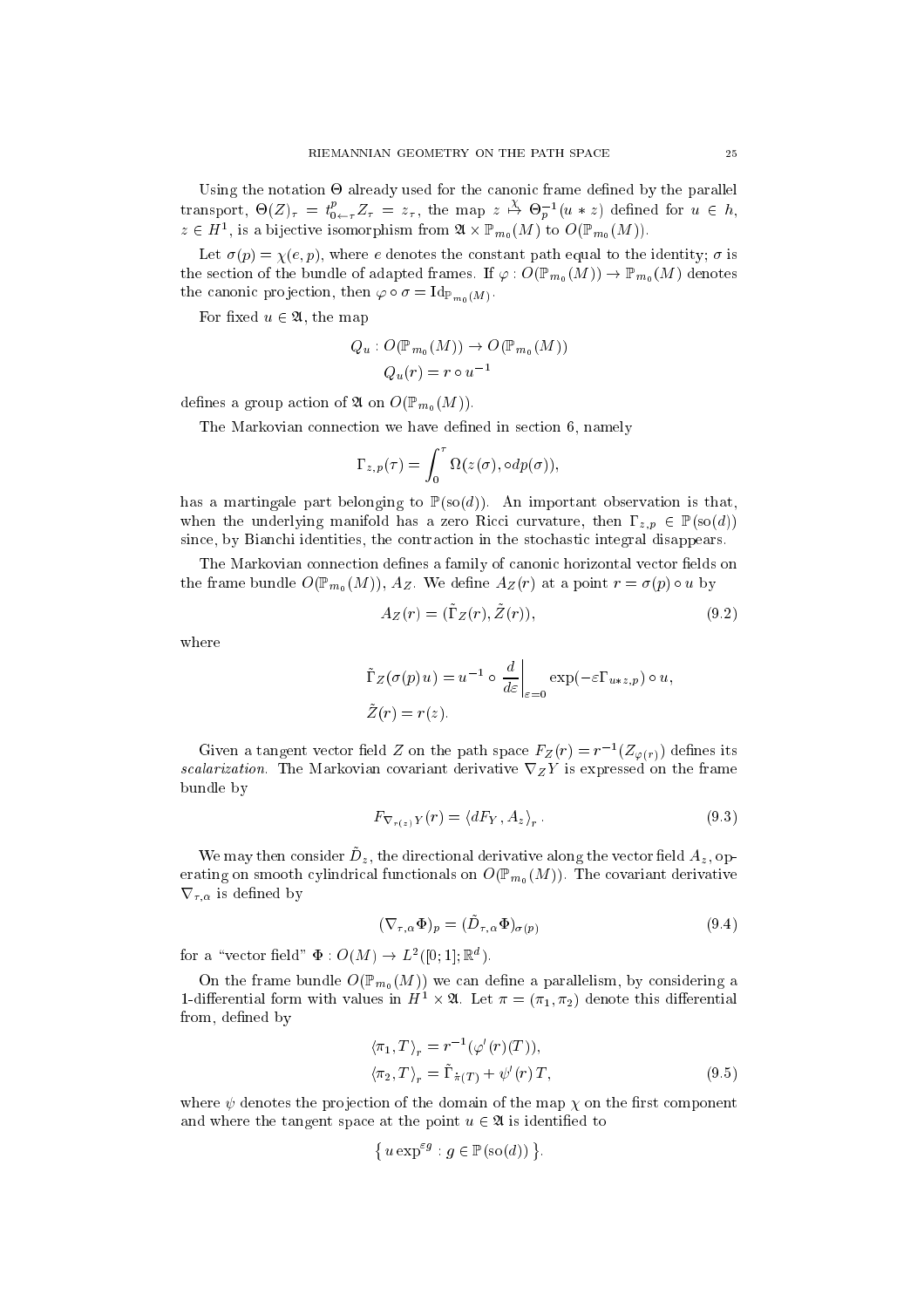**Theorem 9.2** ([8]). The structural equations of the frame are

$$
\left(\langle d\pi_1, T_1 \wedge T_2 \rangle + \pi_2(T_1) \pi_1(T_2) - \pi_2(T_2) \pi_1(T_1) \right)_{\sigma(p)} =
$$
  

$$
- \int_0^{\cdot} \Omega(\pi_1(T_2), \pi_1(T_1)) \circ dx
$$
  

$$
\left(\langle d\pi_2, T_1 \wedge T_2 \rangle - \pi_2(T_1) \pi_2(T_2) + \pi_2(T_2) \pi_2(T_1) \right)_{\sigma(p)} =
$$
  

$$
- [\Gamma_{z_1}, \Gamma_{z_2}] - (D_{z_1} \Gamma_{z_2}) + (D_{z_2} \Gamma_{z_1}) + \Gamma_{[z_1, z_2]},
$$

where  $z_i = \pi_1(T_i), i = 1, 2$ .

From the expressions of the last theorem we recover the formula for the torsion of the Markovian onne
tion, namely

$$
\mathcal{T}(z_1, z_2) = -\int_0^{\cdot} \Omega(z_1, z_2) \circ dx,
$$

and we obtain the urvature tensor, whi
h is equal to:

$$
\mathcal{C}(z_1, z_2) = -[\Gamma_{z_1}, \Gamma_{z_2}] - (D_{z_1} \Gamma_{z_2}) + (D_{z_2} \Gamma_{z_1}) + \Gamma_{[z_1, z_2]}.
$$

Corollary. The Ricci type trace of the curvature of the Markovian connection, namely

Trace
$$
C(z) = \sum_{\alpha} \int_0^1 C(z, \tilde{e}_{\tau}^{\alpha}) * e_{\tau}^{\alpha} d\tau
$$

is given by

$$
d^p_\tau \operatorname{Trace} C(z) = Ric_{p(\tau)} (d^p_\tau Z).
$$

In particular, if  $Ricci(M) = 0$ , then the Ricci trace on the path space vanishes.

We notice that these results are a consequence of the Markovian character of the covariant derivative on the path space  $(cf. [8])$ .

As we have already pointed out, when the manifold is Ricci flat we can replace the Stratonovich integral defining the Markovian connection by an Itô integral, since the contraction term vanishes; we have an analogous situation concerning the torsion. On the other hand,

**Theorem 9.3.** For  $Z_i$ ,  $i = 1, 2$ , two adapted tangent vector fields, if

$$
\mathcal{T}(Z_1, Z_2)(\tau) = -\int_0^{\tau} \Omega(Z_1, Z_2) dx
$$

then  $E_{\mu}(D_{\mathcal{T}}F) = 0$  for every smooth functional F.

The Markovian character of the connection together with the simplification in the stochastic integrals when  $M$  is Ricci flat (as in theorem 9.3 above) induce drastic simplifications on the corresponding Weitzenböck formula in this adapted differential geometry.

In the situation where  $Ricci(M) = 0$  (which does not imply that the curvature tensor of M is trivial), the expression for the Ornstein-Uhlenbe
k operator on the path space is  $(cf. [16])$ :

$$
\mathcal{L}f = \frac{1}{2} \sum_{\alpha} \int_0^1 D_{\tau,\alpha}^2 d\tau - D_{\tau,\alpha} \circ dx^{\alpha}(\tau). \tag{9.6}
$$